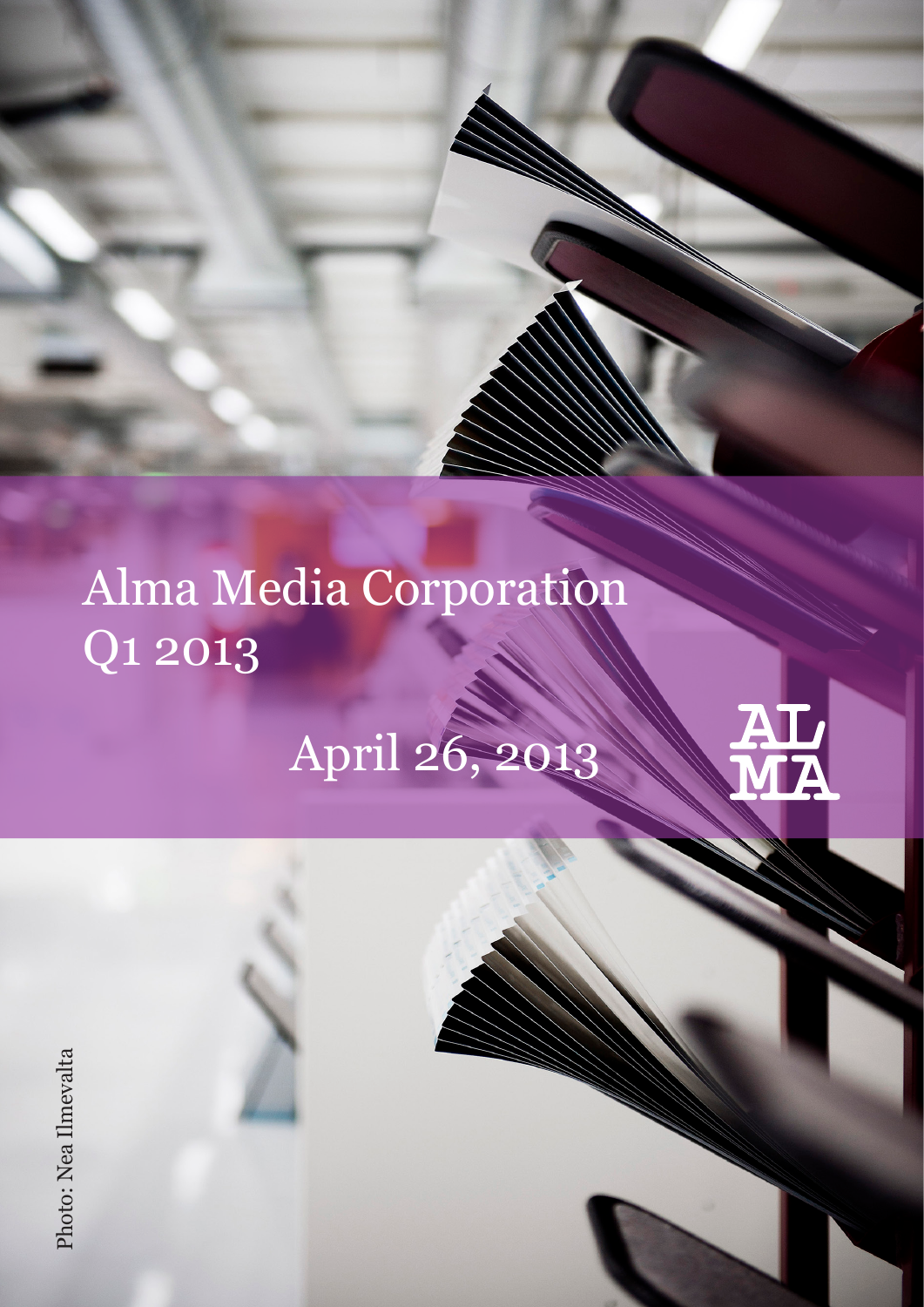# Alma Media's Interim Report for January - March 2013: INTERNATIONAL OPERATIONS OFFSET THE WEAKENED RESULT IN FINLAND

#### **Financial performance January - March 2013:**

- Revenue MEUR 74.9 (81.1), down 7.7%.
- Content revenue MEUR 29.2 (31.1), down 6.3%; advertising revenue MEUR 36.4 (41.1), down 11.3%; service revenue MEUR 9.3 (8.9), up 3.9%.
- EBITDA (Earnings before interests, taxes, depreciation and amortisation) excluding non-recurring items MEUR 8.0 (11.6), down 31.0%.
- EBITDA MEUR 8.0 (10.7), down 25.8%.
- Operating profit excluding non-recurring items MEUR 5.5 (8.5), 7.3% (10.4%) of revenue, down 35.5%.
- Operating profit MEUR 5.4 (6.0), 7.2% (7.4%) of revenue, down 9.5%.
- Profit for the period MEUR 4.1 (2.7), up 54.8%.
- Earnings per share EUR 0.05 (0.03).

| Key figures                                    | 2013    | 2012    | Change  | 2012     |
|------------------------------------------------|---------|---------|---------|----------|
| <b>MEUR</b>                                    | $1 - 3$ | $1 - 3$ | %       | $1 - 12$ |
| Revenue                                        | 74.9    | 81.1    | $-7.7$  | 320.1    |
| Content revenue                                | 29.2    | 31.1    | $-6.3$  | 122.3    |
| Advertising revenue                            | 36.4    | 41.1    | $-11.3$ | 160.8    |
| Service revenue                                | 9.3     | 8.9     | 3.9     | 37.1     |
| Total expenses excluding non-recurring items   | 69.6    | 72.8    | $-4.4$  | 287.0    |
| EBITDA excluding non-recurring items           | 8.0     | 11.6    | $-31.0$ | 45.1     |
| <b>EBITDA</b>                                  | 8.0     | 10.7    | $-25.8$ | 39.5     |
| Operating profit excluding non-recurring items | 5.5     | 8.5     | $-35.5$ | 33.5     |
| % of revenue                                   | 7.3     | 10.4    |         | 10.5     |
| Operating profit (loss)                        | 5.4     | 6.0     | $-9.5$  | 26.5     |
| % of revenue                                   | 7.2     | 7.4     |         | 8.3      |
| Profit for the period                          | 4.1     | 2.7     | 49.6    | 17.4     |
| Earnings per share, EUR (basic)                | 0.05    | 0.03    | 54.8    | 0.22     |
| Earnings per share, EUR (diluted)              | 0.05    | 0.03    | 55.1    | 0.22     |

#### **Outlook for 2013:**

The general economic uncertainty in the Group's main markets, as well as the shift in media consumption from print media to electronic channels, make it difficult to forecast the development of the content and advertising revenue. Digital services continue to increase their share of the media market.

European economic growth is expected to remain weak in the first part of 2013. The growth in the sales of digital services will not be enough to entirely cover the decline in print media sales. Alma Media maintains unchanged its estimate given in the financial statements release of February 15, 2013, according to which the revenue and operating profit excluding non-recurring items for the first half-year 2013 will decline from the level of the first half-year 2012. Revenue for the first half-year 2012 was MEUR 162.2 and operating profit excluding non-recurring items MEUR 16.1.

#### **Kai Telanne, President and CEO:**

The weak economic situation in Finland and Europe had a negative effect on the media industry in the first quarter. At the same time, the structural change in media consumption and advertising has accelerated, and the shift from traditional media to digital channels has become faster. Advertising spend in Finland declined by 13.3% in January - March in comparison with the year before, and the decline in newspaper advertising was 18.0%. In addition, the circulations and single-copy sales of print newspapers continued to decline.

This change in the industry and the weak economic cycle also affected Alma Media's financial development. The company's revenue decreased by 7.7% in the first quarter of 2013, being MEUR 74.9 (81.1). Operating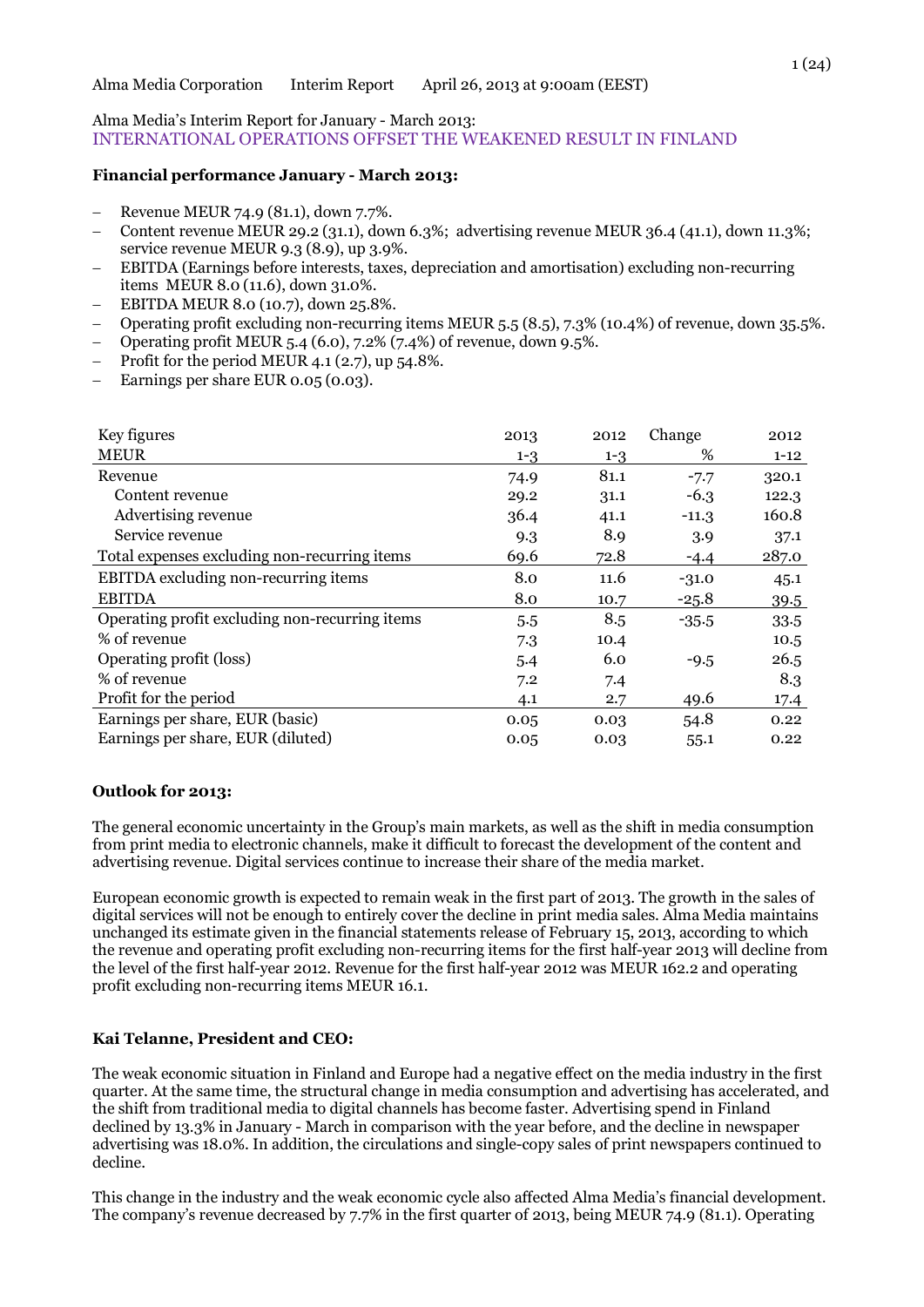profit excluding non-recurring items, MEUR 5.5, declined by 35.5% from the comparison period, mainly due to the falling profitability of print media. Advertising sales declined by 11.3%.

In the beginning of the year, Alma Media's financial result was supported by the acquisitions and operational effectiveness measures undertaken in 2012. The new operating model of the regional media, sought through the reorganisation of the publishing operations, has also brought significant cost savings. The success of companies acquired in other countries and focusing on recruitment services patched up the weak situation in Finland and increased Alma Media's revenue from digital business. The share of digital products and services in the Group's revenue was 28.6% (24.0%) in the first quarter.

Alma Media's strategy is to further increase the share of digital services in its revenue. During the first quarter, new digital online services were launched to both consumers and businesses, eg. Yourlapland.com service. New solutions were also introduced in the publishing business where the fee-based content in the digital channels and improving the user experience in mobile media use are in the focus of development activities.

The competitiveness of print media is bolstered through effectivity-increasing measures. Tightening up the collaboration between editorial offices to improve reader service is an ongoing process. Collaboration on content and development with the newspapers of Ilkka-Yhtymä, Kaleva and Turun Sanomat was started in the first quarter. Alma Media also started the commissioning process of the new printing facility in Tampere. After a successful start-up, the new facility will improve production efficiency as well as the quality of print media, and opens up new opportunities for product development.

In March, Alma Media introduced new cost-saving measures aimed at securing the company's profitability and competitiveness in an economically challenging environment.

For more information, please contact: Kai Telanne, President and CEO, telephone +358 10 665 3500 Juha Nuutinen, CFO, telephone +358 10 665 3873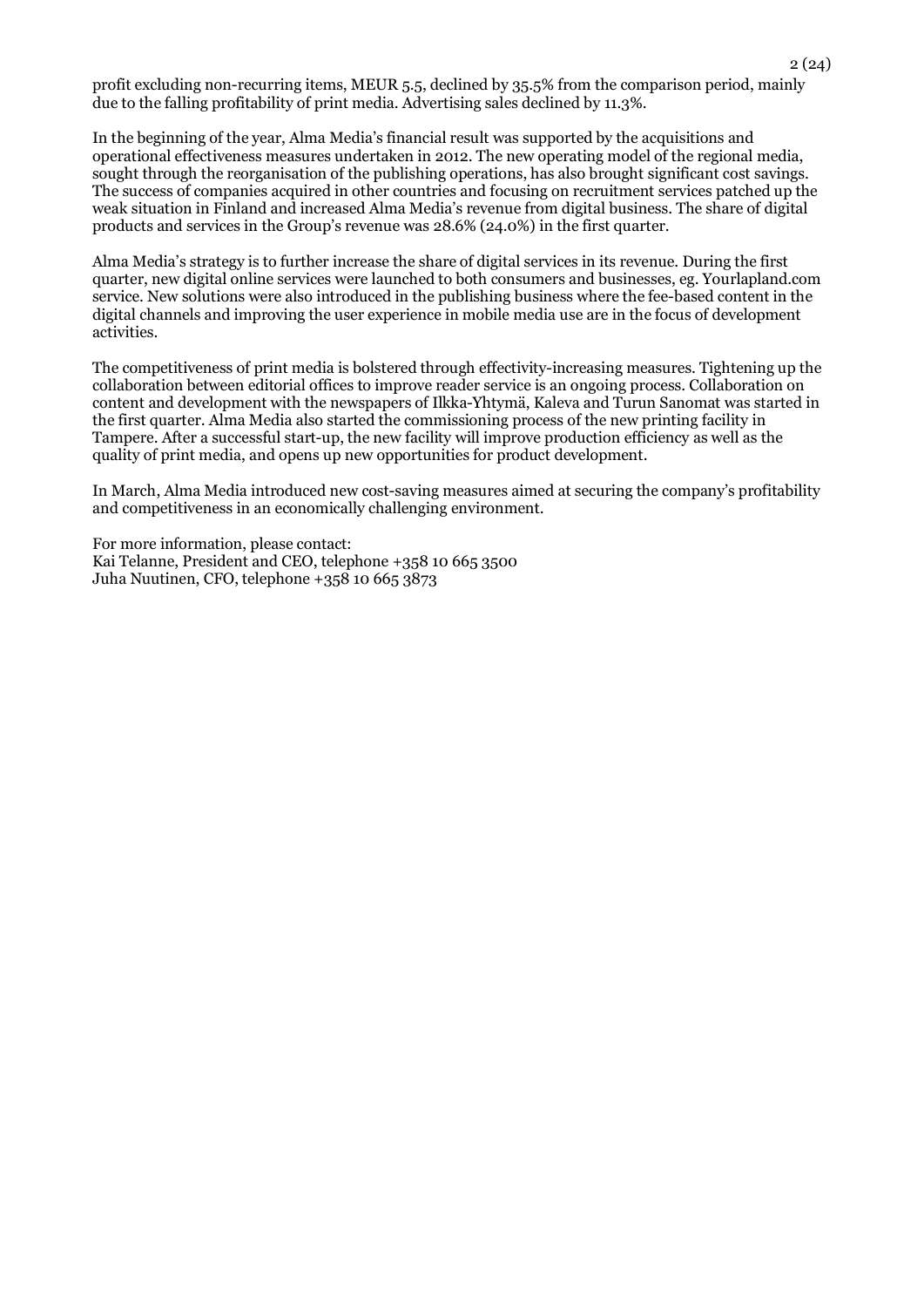# ALMA MEDIA GROUP INTERIM REPORT JANUARY 1 - MARCH 31, 2013

The descriptive part of this review focuses on the result of January - March 2013. The figures are compared in accordance with the International Financial Reporting Standards (IFRS) with those of the corresponding period in 2012, unless otherwise stated. The figures in the tables are independently rounded.

| <b>KEY FIGURES</b>                                | 2013    | 2012    | Change  | 2012     |
|---------------------------------------------------|---------|---------|---------|----------|
| <b>MEUR</b>                                       | $1 - 3$ | $1 - 3$ | %       | $1 - 12$ |
| Revenue                                           | 74.9    | 81.1    | $-7.7$  | 320.1    |
| Total expenses excluding non-recurring items      | 69.6    | 72.8    | $-4.4$  | 287.0    |
| EBITDA excluding non-recurring items              | 8.0     | 11.6    | $-31.0$ | 45.1     |
| <b>EBITDA</b>                                     | 8.0     | 10.7    | $-25.8$ | 39.5     |
| Operating profit excluding non-recurring items    | 5.5     | 8.5     | $-35.5$ | 33.5     |
| % of revenue                                      | 7.3     | 10.4    |         | 10.5     |
| Operating profit (loss)                           | 5.4     | 6.0     | $-9.5$  | 26.5     |
| % of revenue                                      | 7.2     | 7.4     |         | 8.3      |
| Profit before tax                                 | 5.4     | 3.8     | 43.5    | 23.7     |
| Profit for the period                             | 4.1     | 2.7     | 49.6    | 17.4     |
| Return on Equity/ROE (Annual)*                    | 21.5    | 13.8    | 56.0    | 19.3     |
| Return on Investment/ROI (Annual)*                | 10.7    | 10.1    | 6.2     | 13.9     |
| Net financial expenses                            | 0.2     | 1.7     | 88.2    | $-1.5$   |
| Net financial expenses, % of revenue              | 0.3     | 2.1     |         | $-0.5$   |
| <b>Balance sheet total</b>                        | 289.0   | 234.7   | 23.2    | 245.0    |
| Capital expenditure                               | 46.9    | 69.5    | $-32.5$ | 111.3    |
| Capital expenditure, % of revenue                 | 62.7    | 85.6    |         | 34.8     |
| Equity ratio                                      | 30.4    | 33.7    | $-9.7$  | 36.4     |
| Gearing, %                                        | 127.1   | 60.6    | 109.7   | 74.2     |
| Interest-bearing net debt                         | 101.4   | 42.2    | 140.0   | 62.3     |
| Interest-bearing liabilities                      | 117.0   | 70.7    | 65.6    | 79.4     |
| Non-interest-bearing liabilities                  | 92.2    | 94.3    | $-2.2$  | 81.8     |
| Average no. of personnel, calculated as full-time |         |         |         |          |
| employees, excl. delivery staff                   | 2,002   | 1,821   | 10.0    | 1911     |
| Average no. of delivery staff                     | 886     | 985     | $-10.0$ | 941      |
| Share indicators                                  |         |         |         |          |
| Earnings per share, EUR (basic)                   | 0.05    | 0.03    | 54.8    | 0.22     |
| Earnings per share, EUR (diluted)                 | 0.05    | 0.03    | 55.1    | 0.22     |
| Cash flow from operating activities/share, EUR    | 0.22    | 0.16    | 35.4    | 0.34     |
| Shareholders' equity per share, EUR               | 1.03    | 0.88    | 17.2    | 1.08     |
| Dividend per share                                |         |         |         | 0.10     |
| Effective dividend yield                          |         |         |         | 2.2      |
| $P/E$ Ratio                                       |         |         |         | 20.6     |
| Market capitalisation                             | 279.3   | 403.1   | $-30.7$ | 343.5    |
| Average no. of shares (1,000 shares)              |         |         |         |          |
| - basic                                           | 75,487  | 75,487  |         | 75,487   |
| - diluted                                         | 75,576  | 75,720  |         | 75,661   |
| No. of shares at end of period (1,000 shares)     | 75,487  | 75,487  |         | 75,487   |

*\*) see Main Accounting Principles of the Interim Report*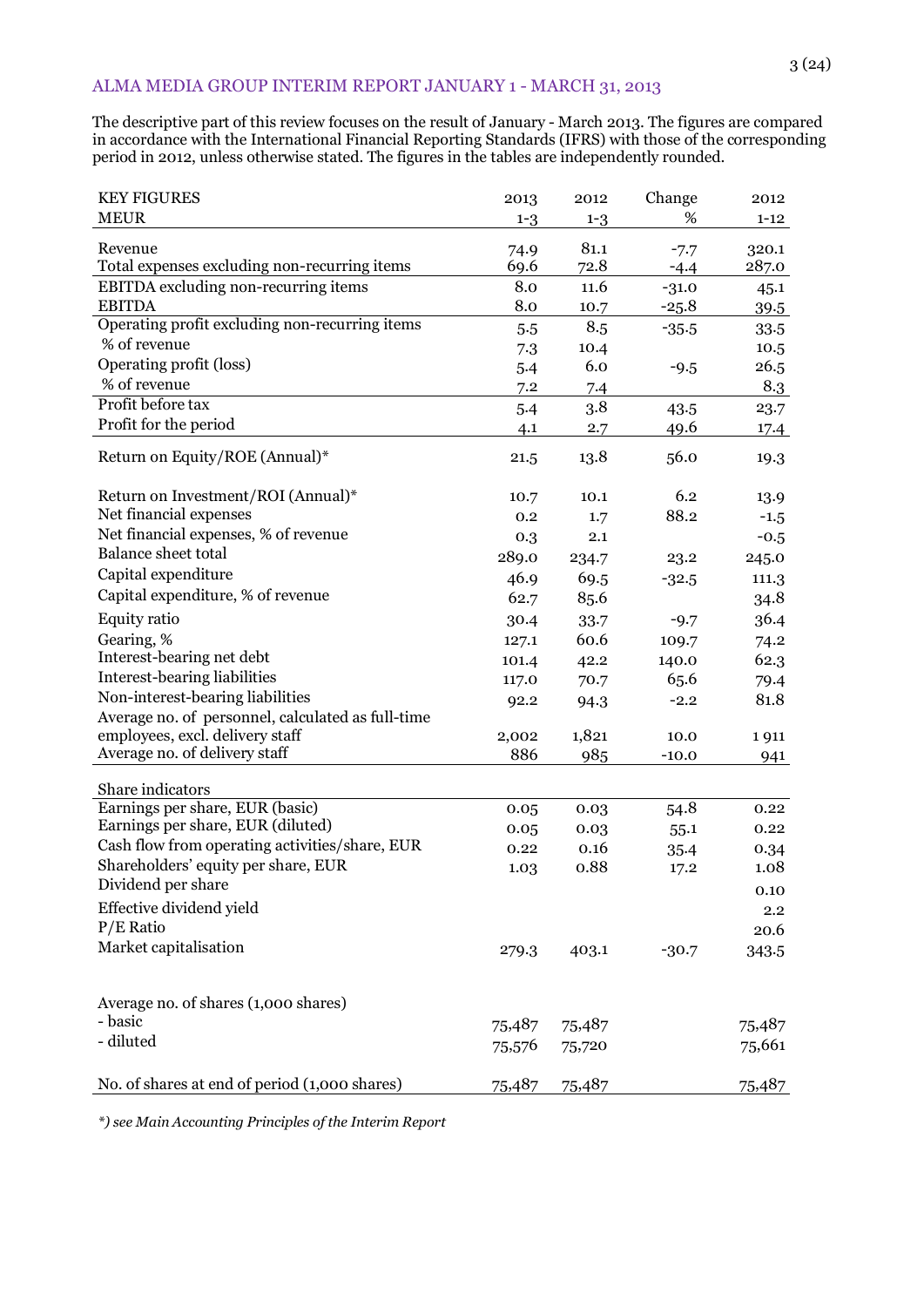### **Strategy and related activities during review period**

Alma Media responds to the quick changes in its operating environment through a flexible strategy. Its cornerstones are the development of multi-channel publishing, growing digital services and increasing the strategic agility and efficiency of the company.

During the first quarter of the year,the competitiveness of the publishing operations was supported by savings that were achieved through a new operating model introduced in 2012. The regional and local paper unit Alma Regional Media continued to increase the effectiveness of its operations and improve the service for its readers by tightening both the internal as well as external editorial collaboration. In the first quarter, Alma Regional Media started content and development cooperation with the newspapers of Ilkka-Yhtymä, Kaleva and Turun Sanomat. In addition, the commissioning of the new printing facility in Tampere was started. The new printing facility will be one of the world's most modern newspaper printing houses and its high automation level will improve print quality.

Alma Media's revenue from digital services was MEUR 21.4 in the first quarter. Of this, 39% was attributable to recruitment-related business. The share of digital revenue was 28.6% of Group total revenue.

Alma Media launched new digital services for consumers, Yourlapland.com and Sisustusovi.com. Kauppalehti Business Information Services published a procurement search service directed at businesses' sales organisations that allows the following of public procurement announcements and managing incompany tender processes. In the first quarter, digital services also saw new development in the publishing business where fee-based content in digital channels and improving the user experience in mobile media use are focal points in development. Iltalehti launched a new iOS application for Apple-manufactured devices, and Kauppalehti published a news viewer for Windows smartphones, developed together with Nokia and Microsoft.

In the Helsinki metropolitan region, Alma Media brought all its operations together in the new Alma House by the Töölönlahti Bay in the city centre, thus improving internal efficiencies and collaboration.

# **Changes in Group structure in 2013**

There were no changes in Alma Media's group structure during the first quarter of 2013.

# **Group revenue and result January–March 2013**

Group revenue declined by 7.7% in the first quarter to MEUR 74.9 (81.1).

Revenue from print media was MEUR 47.4 (55.2), representing 63.3% (68.0%) of Group revenue. Revenue from digital products and services amounted to MEUR 21.4 (19.5), up 9.7%. Digital products and services delivered 28.6% (24.0%) of Group revenue. This revenue growth was accelerated by the acquisitions of recruitment service companies in Slovakia and Croatia in November 2012, as well as the acquisition of the recruitment service company CV Online operating in the Baltic region in February 2012. Other revenue totalled MEUR 6.0 (6.3), a share of 8.0% (7.8%) of Group total revenue.

Content revenue declined by 6.3% and was MEUR 29.2 (31.1). Content revenue was earlier reported under the name of circulation revenue, but the term was changed from the beginning of 2013 as it better describes the publishing content revenue from consumers in both print media and digital distribution channels. The content revenue in the Newspapers segment declined from the comparison period's level due to the decreasing number of copies circulated. Content revenue from the digital distribution channels does not wholly compensate the decline in content revenue from print media.

Revenue from advertising sales decreased by 11.3% and was MEUR 36.4 (41.1), representing 48.6% (50.6%) of Group total revenue. Advertising sales for print papers declined by 23.0% from the comparison period to MEUR 19.3 (24.7). Online advertising sales grew by  $7.1\%$  to MEUR 17.1 (15.9).

Service revenue totalled MEUR 9.3 (8.9). It includes, for example, the business operations of Kauppalehti Business Information Services, the custom media house Alma 360 Group and E-kontakti.

Total expenses excluding non-recurring items decreased by MEUR 3.2 or 4.4% and amounted to MEUR 69.6 (72.8). Total expenses decreased by 7.5%, being MEUR 69.6 (75.2). The reorganisation measures undertaken in 2012 had an impact on the reduction of expenses in the first quarter of 2013.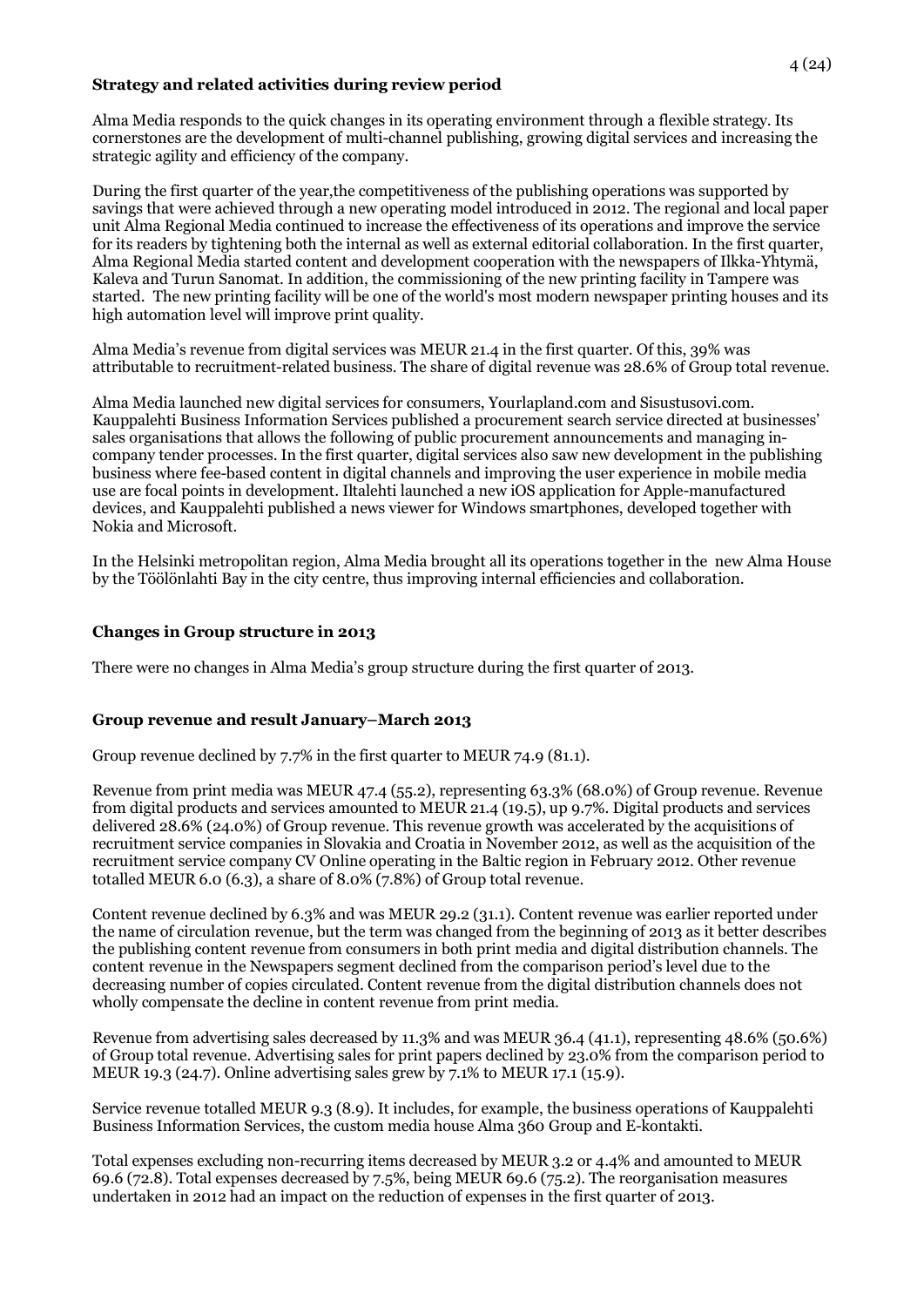EBITDA excluding non-recurring items declined by 31.0% to MEUR 8.0 (11.6) in the review period. EBITDA amounted to MEUR 8.0 (10.7).

Depreciations during the review period were MEUR 2.6 (4.8). Comparison period depreciations included an impairment loss of MEUR 1.6. Depreciation of the new printing press in Tampere will start from the second quarter of 2013. The old printing press was fully depreciated in the last quarter of 2012.

Operating profit excluding non-recurring items declined by 35.5% to MEUR 5.5 (8.5), representing 7.3% (10.4%) of revenue. Operating profit was MEUR 5.4 (6.9), down to 7.2% (7.4%) of revenue. The operating profit includes net non-recurring items in the amount of MEUR -0.03 (-2.5). The non-recurring items in the review period were mainly related to operational reorganisation and impairment losses of the capitalised product development costs of the Marketplaces business.

The financial result in January - March 2013 was MEUR 4.1 (2.7), and financial result excluding nonrecurring items MEUR 4.1 (5.2). The comparison period's financial result included changes in the fair value of contingent considerations and debt incurred by the reorganisation of the Marketplaces business in the amount of MEUR -1.1.

#### **Business segments**

The reportable segments of Alma Media are Newspapers, Kauppalehti Group, Digital Consumer Services and Other Operations. This Interim Report reports the business segments according to the new internal organisational structure of the Group, changed in the beginning of 2013. Kauppalehti Group now includes Objektvision.se, earlier reported under Digital Consumer Services.

After the change in the structure and composition of the reportable segments, Alma Media has, in accordance with the IFRS 8 Operating Segments standard, adjusted the corresponding items in the segment information for the comparison period in 2012. The tables in the Notes to the Interim Report give a summary of the effect of the changes, as well as the segment revenues and operating profits according to the new segment composition.

#### REVENUE AND OPERATING PROFIT/LOSS BY SEGMENT

| REVENUE BY SEGMENT               | 2013    | 2012    | Change  | 2012             |
|----------------------------------|---------|---------|---------|------------------|
| <b>MEUR</b>                      | $1 - 3$ | $1 - 3$ | %       | $1 - 12$         |
| Newspapers                       |         |         |         |                  |
| External                         | 45.1    | 50.9    |         | 203.4            |
| Inter-segment                    | 0.5     | 1.1     |         | $3.2\phantom{0}$ |
| Newspapers total                 | 45.6    | 51.9    | $-12.3$ | 206.6            |
| Kauppalehti Group                |         |         |         |                  |
| External                         | 13.8    | 14.6    |         | 58.2             |
| Inter-segment                    | 0.2     | 0.2     |         | 0.8              |
| Kauppalehti Group total          | 14.0    | 14.8    | $-5.7$  | 59.0             |
| <b>Digital Consumer Services</b> |         |         |         |                  |
| External                         | 14.3    | 14.1    |         | 52.2             |
| Inter-segment                    | 0.6     | 0.3     |         | 2.3              |
| Digital Consumer Services total  | 14.9    | 14.4    | 3.4     | 54.5             |
| <b>Other Operations</b>          |         |         |         |                  |
| External                         | 1.7     | 1.6     |         | 6.3              |
| Inter-segment                    | 20.0    | 19.5    |         | 78.5             |
| Other Operations total           | 21.7    | 21.0    | 3.4     | 84.8             |
| Elimination                      | $-21.3$ | $-21.1$ |         | $-84.8$          |
| Total                            | 74.9    | 81.1    | $-7.7$  | 320.1            |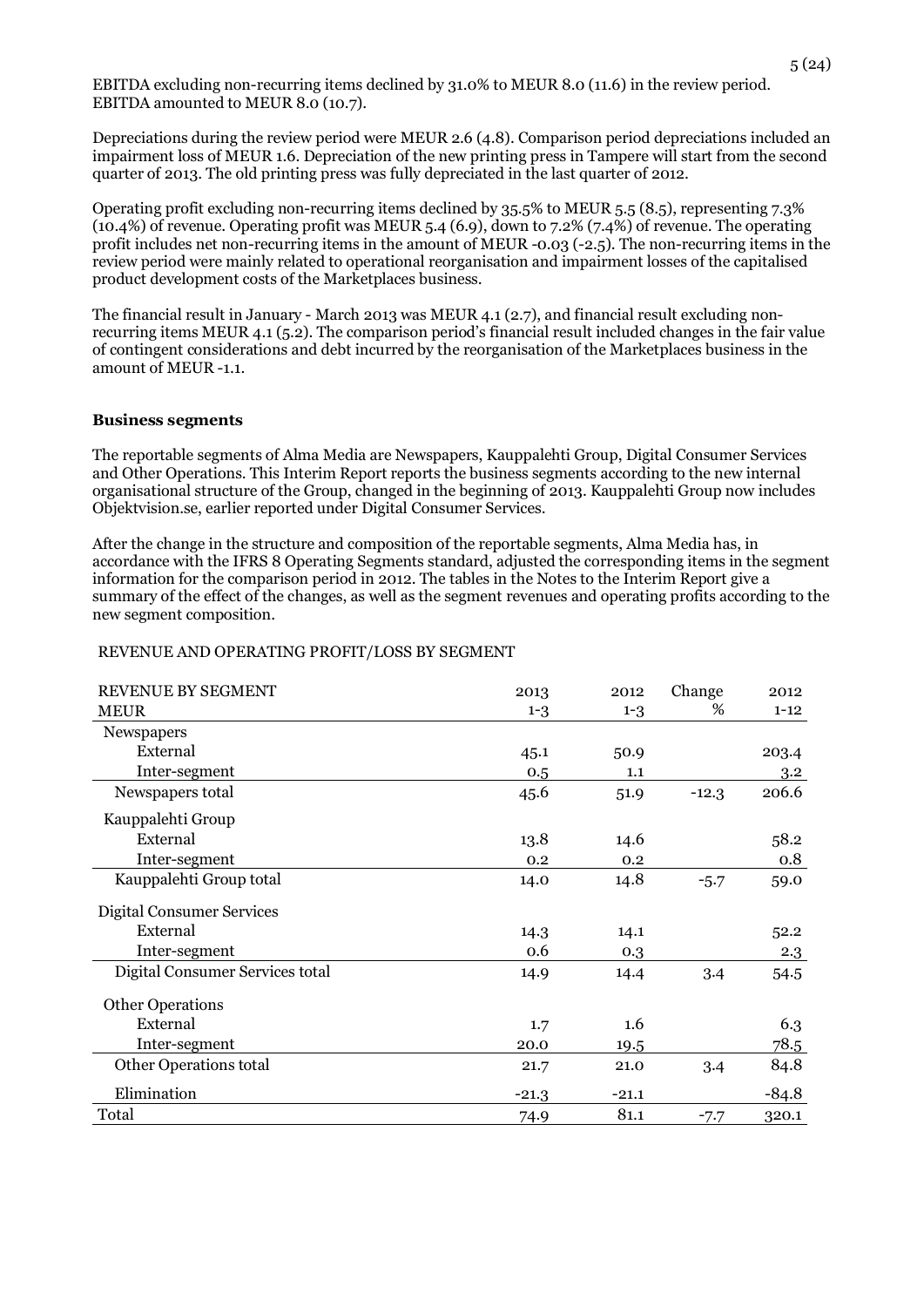| OPERATING PROFIT/LOSS BY SEGMENT<br>$MEUR^*$ | 2013<br>$1 - 3$ | 2012<br>1-3 | Change<br>% | 2012<br>$1 - 12$ |
|----------------------------------------------|-----------------|-------------|-------------|------------------|
| Newspapers                                   | 2.0             | 5.3         | $-62.8$     | 22.1             |
| Kauppalehti Group                            | 1.3             | 1.5         | $-10.8$     | 5.5              |
| Digital Consumer Services                    | 2.7             | 0.5         | 391.9       | 3.8              |
| <b>Other Operations</b>                      | $-0.5$          | $-1.3$      | 60.9        | $-4.7$           |
| Total                                        | 5.4             | 6.0         | $-9.5$      | 26.5             |

*\*) including non-recurring items*

#### **Newspapers**

The Newspapers segment reports the Alma Regional Media and Iltalehti business units, that is, the publishing activities of a total of 35 newspapers. The best-known titles in this segment are Aamulehti and Iltalehti.

| Newspapers                                            | 2013      | 2012      | Change  | 2012      |
|-------------------------------------------------------|-----------|-----------|---------|-----------|
| Key figures, MEUR                                     | $1 - 3$   | $1 - 3$   | %       | $1 - 12$  |
| Revenue                                               | 45.6      | 51.9      | $-12.3$ | 206.6     |
| Content revenue                                       | 25.0      | 26.9      | $-6.8$  | 105.3     |
| Advertising revenue                                   | 19.9      | 24.2      | $-17.8$ | 98.0      |
| Service revenue                                       | 0.6       | 0.8       | $-30.8$ | 3.2       |
| Total expenses excluding non-recurring items          | 43.6      | 46.1      | $-5.5$  | 181.1     |
| EBITDA excluding non-recurring items                  | 2.3       | 6.2       | $-62.9$ | 26.9      |
| <b>EBITDA</b>                                         | 2.3       | 5.7       | $-59.9$ | 23.2      |
| Operating profit excluding non-recurring items        | 2.0       | 5.9       | $-65.7$ | 25.6      |
| % of revenue                                          | 4.4       | 11.3      |         | 12.4      |
| Operating profit                                      | 2.0       | 5.3       | $-62.8$ | 22.1      |
| % of revenue                                          | 4.4       | 10.3      |         | 10.7      |
|                                                       |           |           |         |           |
| Average no. of personnel, calculated as full-time     |           |           |         |           |
| employees excl. delivery staff                        | 758       | 853       | $-11.2$ | 838       |
| Average no. of delivery staff*                        | 99        | 97        | 1.7     | 33        |
|                                                       |           |           |         |           |
|                                                       | 2013      | 2012      |         | 2012      |
| Operational key figures                               | $1 - 3$   | $1 - 3$   |         | $1 - 12$  |
| Audited circulation                                   |           |           |         |           |
| Iltalehti                                             |           |           |         | 102,124   |
| Aamulehti                                             |           |           |         | 130,081   |
| Online services, avg. no. of unique browsers per week |           |           |         |           |
| Iltalehti.fi                                          | 3,149,414 | 3,631,483 |         | 3,280,652 |
| Aamulehti.fi                                          | 390,702   | 352,168   |         | 355,526   |
|                                                       |           |           |         |           |

# **January - March 2013**

The Newspapers segment's revenue declined to MEUR 45.6 (51.9).

The segment's content revenue in January - March decreased by 6.8% to MEUR 25.0 (26.9) due to the decline in the circulations of Iltalehti and other newspapers. Online business accounts for only a minor share of the segment's content revenue at the moment.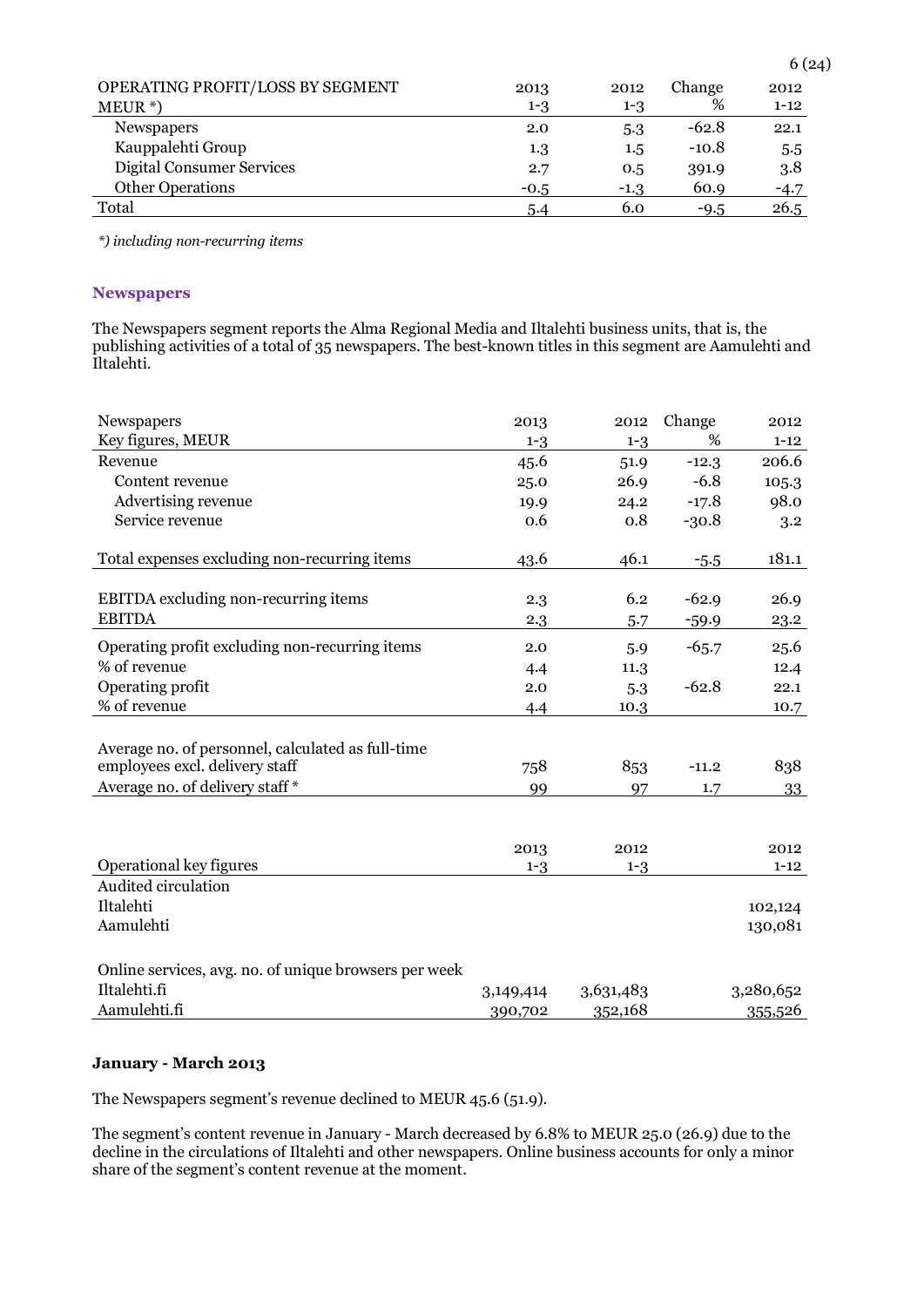The segment's advertising sales were MEUR 19.9 (24.2), down 17.8%. Advertising sales in print media decreased by 20.1%. In particular, the volume of advertising of daily consumer goods, as well as recruitment and housing notices declined. The segment's online advertising sales increased by 2.0% to MEUR 2.7 (2.7).

Online business accounted for 6.3% (5.2%) of the segment's revenue. Iltalehti's online advertising sales were 59% of its total advertising sales.

The segment's total expenses excluding non-recurring items were MEUR 43.6 (46.1), and total expenses MEUR 43.6 (46.6). Savings from the reorganisation in 2012 have been realised as expected.

The segment's operating profit excluding non-recurring items was MEUR 2.0 (5.9) and operating profit MEUR 2.0 (5.3).

# **Kauppalehti Group**

The Kauppalehti Group specialises in the production of financial information, as well as providing information and marketing solutions for businesses. Its best known product is Finland's leading business paper, Kauppalehti. The Group also includes the custom media house Alma 360 Group, and the news agency and media monitoring unit BNS Group that operates in all of the Baltic countries. Starting from the beginning of 2013, the digital service Objektvision.se is reported under the Kauppalehti Group.

| Kauppalehti Group                                     | 2013            | 2012    | Change  | 2012     |
|-------------------------------------------------------|-----------------|---------|---------|----------|
| Key figures, MEUR                                     | $1 - 3$         | $1 - 3$ | %       | $1 - 12$ |
| Revenue                                               | 14.0            | 14.8    | $-5.7$  | 59.0     |
| Content revenue                                       | 4.2             | 4.3     | $-3.0$  | 17.0     |
| Advertising revenue                                   | 3.9             | 4.5     | $-13.5$ | 17.3     |
| Service revenue                                       | 6.0             | 6.1     | $-1.8$  | 24.7     |
| Total expenses excluding non-recurring items          |                 |         |         |          |
|                                                       | 12.7            | 13.3    | $-5.1$  | 52.5     |
|                                                       |                 |         |         |          |
| EBITDA excluding non-recurring items                  | 1.5             | 1.7     | $-10.1$ | 7.4      |
| <b>EBITDA</b>                                         | 1.5             | 1.7     | $-10.1$ | 6.4      |
|                                                       |                 |         |         |          |
| Operating profit excluding non-recurring items        | 1.3             | 1.5     | $-10.8$ | 6.6      |
| % of revenue                                          | 9.6             | 10.2    |         | 11.1     |
| Operating profit                                      | 1.3             | 1.5     | $-10.8$ | 5.5      |
| % of revenue                                          | 9.6             | 10.2    |         | 9.3      |
| Average no. of personnel, calculated as full-time     |                 |         |         |          |
| employees                                             | 403             | 407     | $-1.0$  | 415      |
|                                                       |                 |         |         |          |
|                                                       | 2013            | 2012    |         | 2012     |
| Operational key figures                               | $1 - 3$         | $1 - 3$ |         | $1 - 12$ |
| Audited circulation                                   |                 |         |         |          |
| Kauppalehti                                           |                 | 68,252  |         | 68,252   |
|                                                       |                 |         |         |          |
| Online services, avg. no. of unique browsers per week |                 |         |         |          |
| Kauppalehti.fi                                        | 605,190 732,206 |         |         | 673,000  |

# **January - March 2013**

The revenue of the Kauppalehti Group in the first quarter was MEUR 14.0 (14.8), down 5.7%.

The segment's content revenue declined from the comparison period to MEUR 4.2 (4.3). Advertising sales during the review period decreased to MEUR 3.9 (4.5), down 13.5%. Online advertising sales grew by 8.7% from the comparison period. Service revenue declined to MEUR 6.0 (6.1).

Online business accounted for 32.3% (28.3%) of the segment's revenue.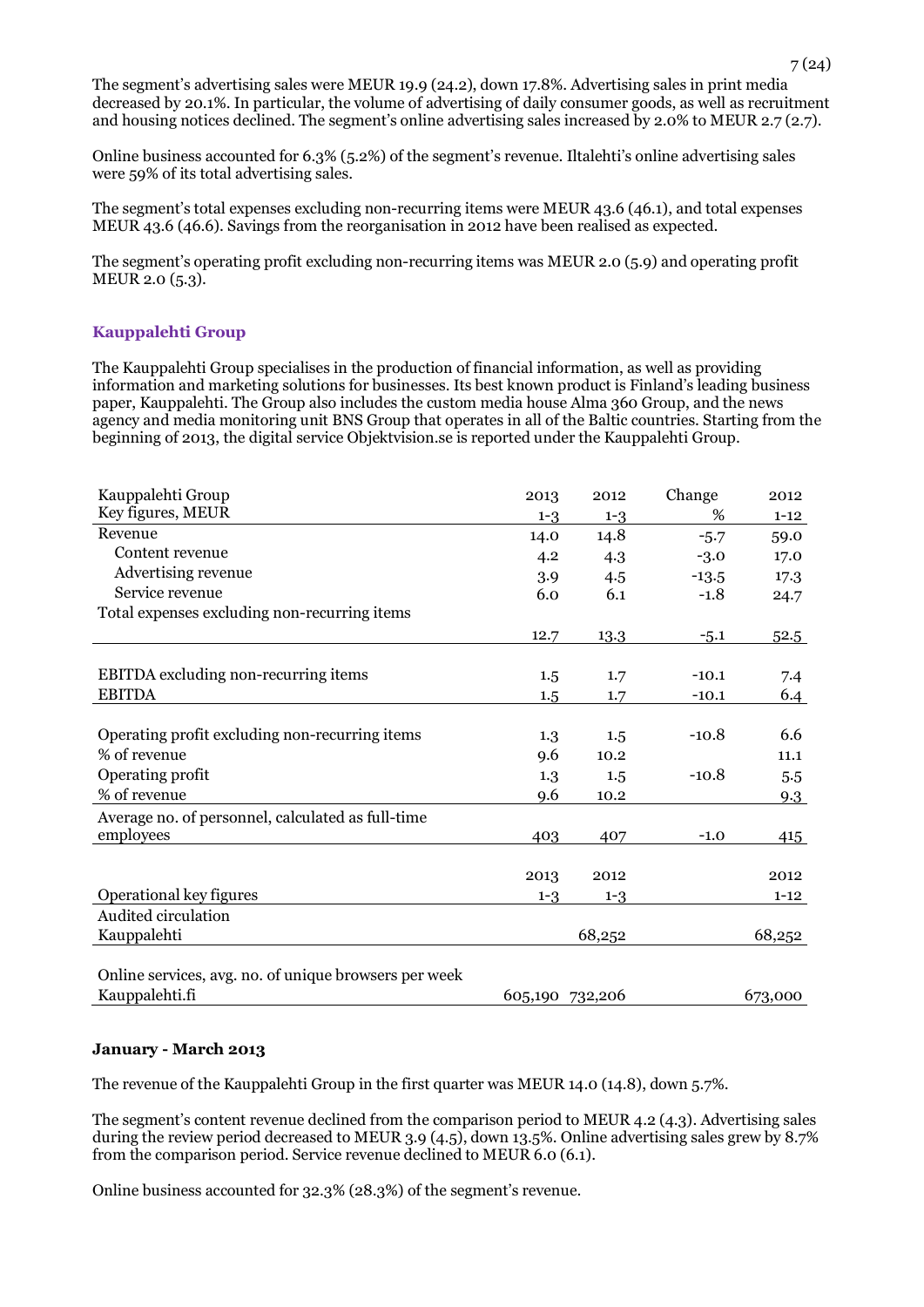The segment's total expenses excluding non-recurring items were MEUR 12.7 (13.3) and total expenses MEUR 12.7 (13.3). The decrease in total expenses is the result of reorganisation measures that have worked as expected.

The operating profit of the Kauppalehti Group excluding non-recurring items was MEUR 1.3 (1.5) and operating profit MEUR 1.3 (1.5). The operating profit excluding non-recurring items was 9.6% (10.2%) of revenue.

# **Digital Consumer Services**

The services of the Digital Consumer Services that operate in Finland are Etuovi.com, Vuokraovi.com, Monster.fi, Autotalli.com, Mascus.fi, MyyJaOsta.com, Telkku.com, Kotikokki.net, E-kontakti.fi, Nytmatkaan.fi and Suomenyritykset.fi. The services operating outside Finland are Jobs.cz, Prace.cz, topjobs.sk, CV Online, Profesia.sk, MojPosao.net, Mascus and City24. In addition, the segment includes the development of the technology platform for the online services of the regional and local papers.

| <b>Digital Consumer Services</b>                      | 2013    | 2012            | Change  | 2012     |
|-------------------------------------------------------|---------|-----------------|---------|----------|
| Key figures, MEUR                                     | $1 - 3$ | $1 - 3$         | %       | $1 - 12$ |
| Revenue                                               | 14.9    | 14.4            | 3.4     | 54.5     |
| Operations in Finland                                 | 6.8     | 8.1             | $-16.4$ | 29.2     |
| Operations outside Finland                            | 8.2     | 6.4             | 28.6    | 25.2     |
| Total expenses excluding non-recurring items          |         |                 |         |          |
|                                                       | 12.3    | 12.3            | $-0.5$  | 48.3     |
|                                                       |         |                 |         |          |
| <b>EBITDA</b> excluding non-recurring items           | 4.1     | 3.3             | 25.2    | 10.9     |
| <b>EBITDA</b>                                         | 4.1     | 3.3             | 25.2    | 10.0     |
| Operating profit excluding non-recurring items        |         |                 |         |          |
|                                                       | 2.7     | 2.2             | 25.3    | 6.3      |
| % of revenue                                          | 18.1    | 14.9            | 21.2    | 11.6     |
| Operating profit                                      | 2.7     | 0.5             | 391.9   | 3.8      |
| % of revenue                                          | 18.1    | 3.8             | 375.5   | 7.0      |
|                                                       |         |                 |         |          |
| Average no. of personnel, calculated as full-time     |         |                 |         |          |
| employees                                             | 511     | 290             | 76      | 392      |
|                                                       |         |                 |         |          |
|                                                       | 2013    | 2012            |         | 2012     |
| Operational key figures                               | $1 - 3$ | $1 - 3$         |         | $1 - 12$ |
| Online services, avg. no. of unique browsers per week |         |                 |         |          |
| Etuovi.com                                            |         | 458,121 427,653 |         | 414,602  |
| Autotalli.com                                         | 126,634 | 114,849         |         | 107,168  |
| Monster.fi                                            | 116,577 | 112,421         |         | 101,207  |
| MyyjaOsta.com                                         | 25,424  | 34,910          |         | 30,229   |
| Telkku.com                                            |         | 704,152 770,506 |         | 714,154  |
| Kotikokki.net                                         |         | 312,705 186,857 |         | 213,832  |
| Suomenyritykset.fi                                    | 65,046  | 42,497          |         | 66,893   |

#### **January - March 2013**

In the first quarter of 2013, the revenue of the Digital Consumer Services segment was MEUR 14.9 (14.4), up 3.4% (44.3%).

Advertising sales for the segment's recruitment business grew and was supported by the acquisitions outside of Finland in 2012. In Finland, the weakening of the operational environment turned the advertising sales of the Monster.fi service into decline. In the first quarter of 2013, recruitment business delivered 56% of the segment's revenue. The acquired operations produce synergy benefits through a variety of value-added services in relation to recruitment, as well as through competence sharing.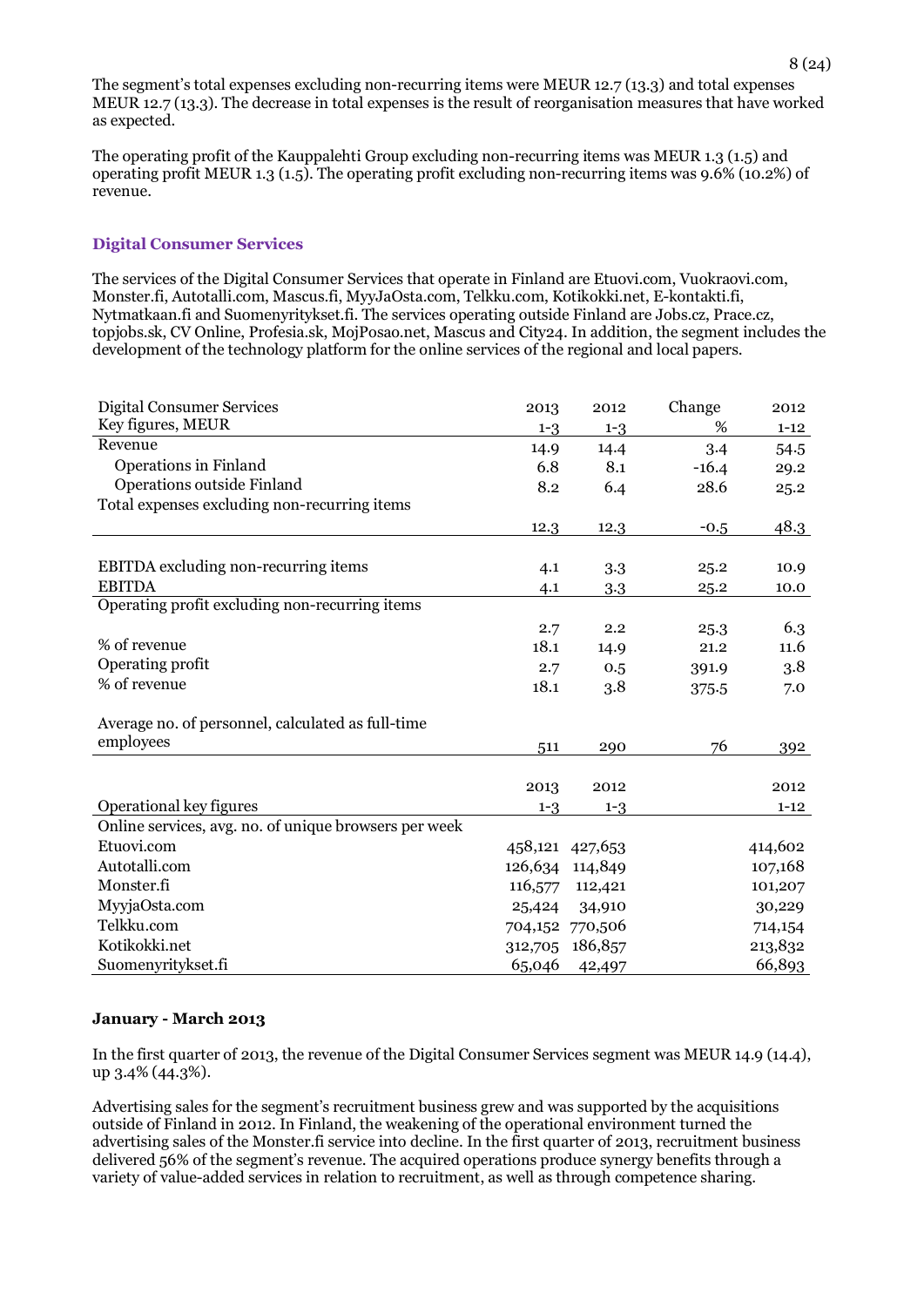Total expenses excluding non-recurring items in the review period were MEUR 12.3 (12.3) and total expenses MEUR 12.3 (13.9). EBITDA was MEUR 4.1, representing 27.5% of revenue.

The operating profit of the Digital Consumer Services unit excluding non-recurring items grew to MEUR 2.7 (2.2) in the first quarter of the year. Operating profit was MEUR 2.7 (0.5).

#### **Other Operations**

The Other Operations segment reports the operations of the Group's printing and distribution unit Alma Manu as well as those of the parent company. The financial characteristics of both are similar as they primarily provide services for the other business segments.

| Other operations                                  | 2013    | 2012    | Change       | 2012     |
|---------------------------------------------------|---------|---------|--------------|----------|
| Key figures, MEUR                                 | $1 - 3$ | $1 - 3$ | %            | $1 - 12$ |
| Revenue                                           | 21.7    | 21.0    | 3.4          | 84.8     |
| External                                          | 1.7     | 1.6     | 9.0          | 6.3      |
| Inter-segment                                     | 20.0    | 19.5    | 3.0          | 78.5     |
| Total expenses excluding non-recurring items      | 22.3    | 22.1    | 1.2          | 89.6     |
| <b>EBITDA</b> excluding non-recurring items       | 0.1     | 0.4     | $-80.4$      | $-0.1$   |
| <b>EBITDA</b>                                     | 0.1     | 0.1     | $-7.2$       | $-0.1$   |
| Operating profit excluding non-recurring items    | $-0.5$  | $-1.0$  | 48.2         | $-4.7$   |
| % of revenue                                      | $-2.4$  | $-4.8$  |              | $-5.6$   |
| Operating profit                                  | $-0.5$  | $-1.3$  | 60.9         | $-4.7$   |
| % of revenue                                      | $-2.4$  | $-6.4$  |              | $-5.6$   |
| Average no. of personnel, calculated as full-time |         |         |              |          |
| employees                                         | 331     | 271     | 22           | 266      |
| Average no. of delivery staff                     | 886     | 887     | $\mathbf{0}$ | 908      |
|                                                   |         |         |              |          |
|                                                   | 2013    | 2012    |              | 2012     |
| Operational key figures                           | $1 - 3$ | $1 - 3$ |              | $1 - 12$ |
| Printing volume (thousand units)                  | 47,860  | 51,083  |              | 199,085  |
| Paper usage (tonnes)                              | 6,371   | 7,102   |              | 27,938   |

The new printing facility built in Tampere is reported in the balance sheet of the first quarter 2013 at an amount of MEUR 44.8. The printing facility building, MEUR 24.0, has been reported in the balance sheet already in 2012.

The construction and commissioning project for the new newspaper printing facility progressed as planned. The first commercial productions were run during February, and the entire print production was transferred to the new facility in mid-April.

The EBITDA of Other Operations is weighed down by expenses due to the preparations for the commissioning of the new printing facility. Depreciation of the new facility will start in the second quarter. The old printing facility was fully depreciated in 2012. Lower depreciations improve the first-quarter 2013 operating profit of Other operations.

Alma Media's printing and distribution company Alma Manu Oy is making plans for the future of its newspaper printing facility in Rovaniemi, Finland, and therefore started statutory personnel negotiations in January 2013. The negotiations concern the entire staff of the Rovaniemi printing facility and mailing department, a total of 23 employees. The topic of the negotiations is the planning of the future for the Rovaniemi printing facility and the various options involved, as well as the possible measures affecting staff and the reasons, effects and alternatives of these measures.

#### **Associated companies**

Alma Media Group holds a 32.14% stake in Talentum Oyj, which is reported under the Kauppalehti Group. The company's own shares in the possession of Talentum are here included in the total number of shares. In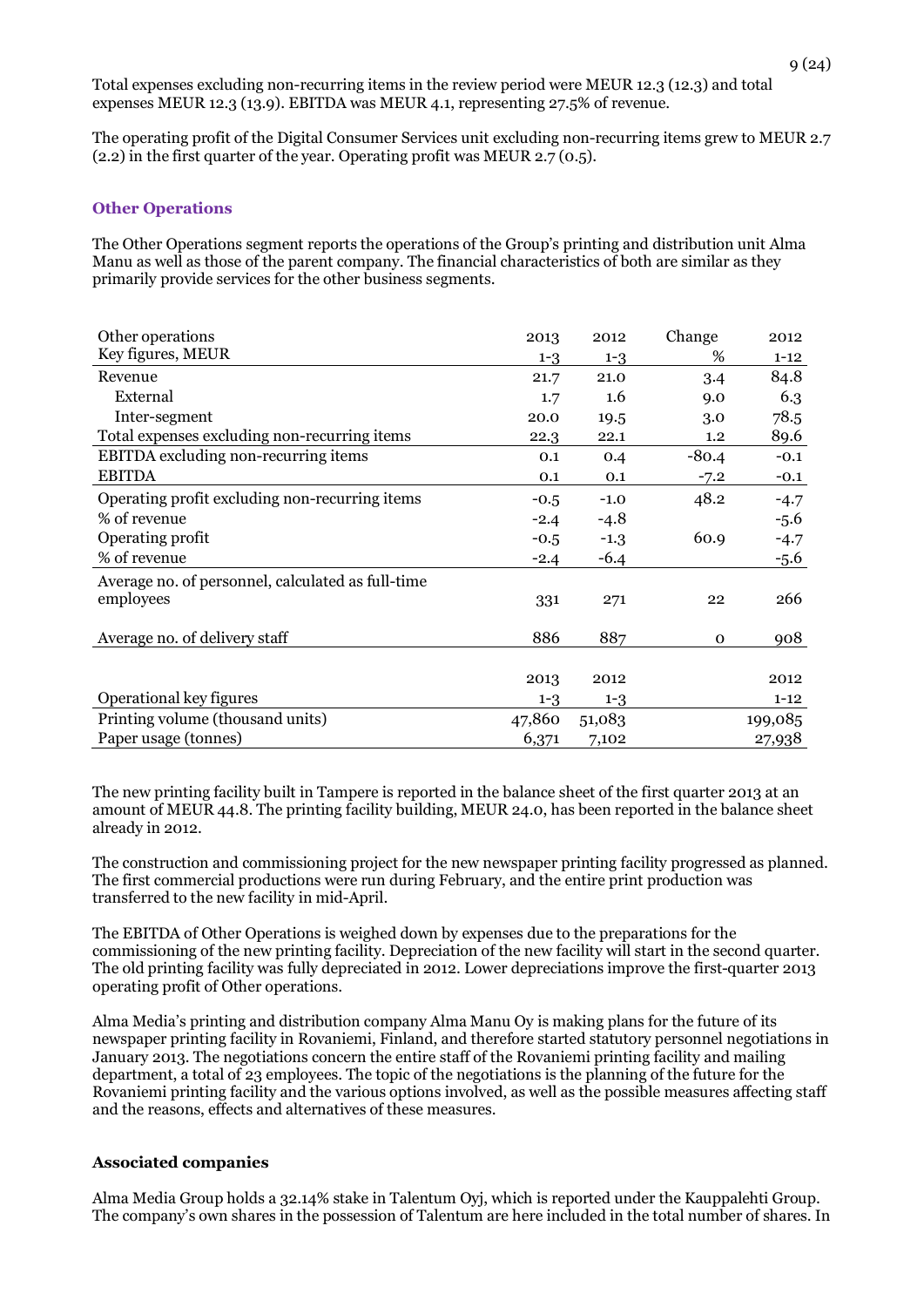the consolidated financial statements of Alma Media the own shares held by Talentum itself are not included in the total number of shares. Alma Media's shareholding in Talentum is stated as 32.64% in Alma Media's consolidated financial statements of December 31, 2012 and in this Interim Report.

| Share of profit of associated companies | 2013    | 2012    | 2012     |
|-----------------------------------------|---------|---------|----------|
| <b>MEUR</b>                             | $1 - 3$ | $1 - 3$ | $1 - 12$ |
| Newspapers                              | 0.0     | 0.0     | 0.1      |
| Kauppalehti Group                       |         |         |          |
| Talentum Oyj                            | 0.1     | $-0.7$  | $-4.9$   |
| Digital Consumer Services               | 0.0     | 0.0     | $-0.1$   |
| <b>Other Operations</b>                 |         |         |          |
| Other associated companies              | 0.1     | 0.2     | 0.6      |
| Total                                   | 0.2     | $-0.5$  | $-4.3$   |

#### **Non-recurring items**

A non-recurring item is a comprehensive income or expense arising from non-recurring or rare events. Gains or losses from the sale or discontinuation of business operations or assets, gains or losses from restructuring business operations as well as impairment losses of goodwill and other assets are recognised as non-recurring items. Non-recurring items are recognised in the profit and loss statement within the corresponding income or expense group.

| <b>NON-RECURRING ITEMS</b>                          | 2013    | 2012    | 2012     |
|-----------------------------------------------------|---------|---------|----------|
| <b>MEUR</b>                                         | $1 - 3$ | $1 - 3$ | $1 - 12$ |
| Newspapers                                          |         |         |          |
| Restructuring                                       | 0.0     | $-0.5$  | $-3.3$   |
| Gains and losses from sale of assets                |         |         | $-0.1$   |
| Kauppalehti Group                                   |         |         |          |
| Restructuring                                       |         |         | $-0.9$   |
| Gains and losses from sale of assets                |         |         | $-0.1$   |
| <b>Digital Consumer Services</b>                    |         |         |          |
| Restructuring                                       |         |         | $-0.3$   |
| Gains and losses from sale of assets                |         |         | $-0.6$   |
| Impairment losses of intangible and tangible assets |         | $-1.6$  | $-1.6$   |
| <b>Other Operations</b>                             |         |         |          |
| Restructuring                                       |         | $-0.3$  | $-0.5$   |
| Gains and losses from sale of assets                |         |         | 0.4      |
|                                                     |         |         |          |
| NON-RECURRING ITEMS IN OPERATING PROFIT             | 0.0     | $-2.5$  | $-7.0$   |
| <b>Translation differences</b>                      |         |         | $-0.1$   |
| Impairment losses of associated companies           |         |         | $-4.8$   |
| Non-recurring items in profit before tax            | 0.0     | $-2.5$  | $-11.9$  |

The non-recurring items during the financial year 2012 comprised restructuring expenses, sales losses and writedowns of plant and equipment. In financial items, the writedown of associated company shares was reported as a non-recurring item.

# **Balance sheet and financial position**

At the end of March 2013, the consolidated balance sheet stood at MEUR 289.0 (234.7). Alma Media's equity ratio at the end of March was 30.4% (33.7%) and the equity per share rose to EUR 1.03 (0.88).

The Group's interest-bearing net debt at the end of March was MEUR 101.4 (42.2). The increase in net debt was due to including the finance leasing debt for the new printing press in the balance sheet in the first quarter, as well as the debt taken for acquisitions and dividend payment. The fair value of the financial assets recognised at fair value through profit or loss, due to corporate restructuring, was MEUR 1.2 (0.0) on March 31, 2013, and the fair value of debt MEUR 1.7 (6.0).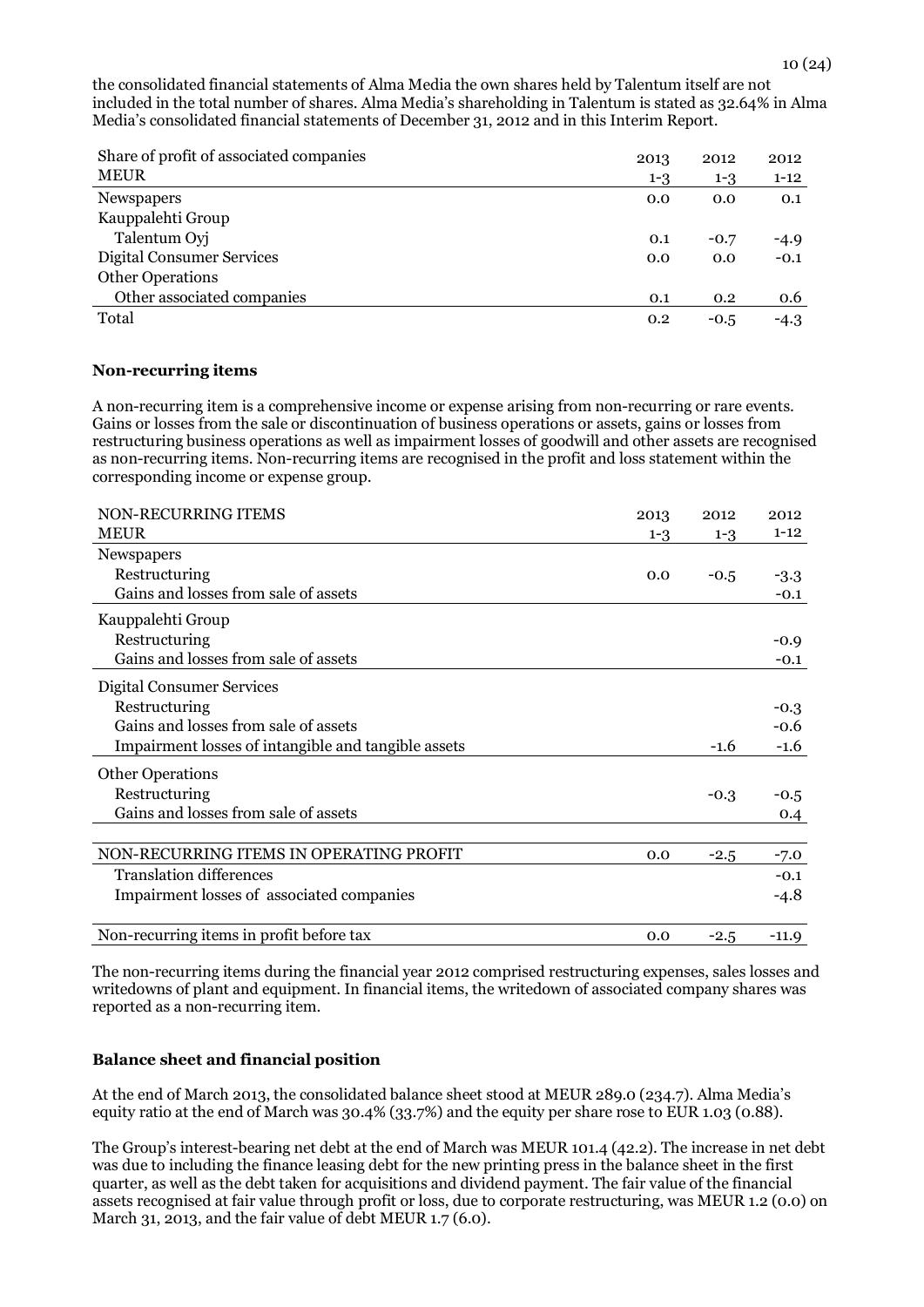The consolidated cash flow from operations in January - March 2013 was MEUR 16.7 (12.0). Cash flow before financing was MEUR 14.9 (-22.6). Owing to the change in Finnish value-added tax imposed on newspapers, part of the subscription fees for 2012 exceptionally accumulated in 2011, which significantly decreased the cash flow from operations during the comparison period.

The Group currently has a MEUR 100.0 commercial paper programme in Finland under which it is permitted to issue papers to a total amount of MEUR 0 - 100. The unused part of the programme was MEUR 85.0 on March 31, 2013.

In addition, the Group has a credit facility in the amount of MEUR 30.0 until October 9, 2013, of which on March 31, 2013, MEUR 13.0 were unused, as well as a credit facility in the amount of MEUR 50.0 until October 15, 2014, of which on March 31, 2013, MEUR 37.0 were unused.

# **Capital expenditure**

Alma Media Group's capital expenditure in January - March 2013 totalled MEUR 46.9 (69.5), consisting mainly of the investment in the new printing facility, the share of which was MEUR 44.8.

#### **Administration**

Alma Media Corporation's Annual General Meeting (AGM) held on March 14, 2013 elected Timo Aukia, Niklas Herlin, Petri Niemisvirta, Perttu Rinta, Kai Seikku, Erkki Solja, Catharina Stackelberg-Hammarén and Harri Suutari members of the company's Board of Directors. In its constitutive meeting held after the AGM, the Board of Directors elected Harri Suutari as its Chairman.

The Board also elected the members of its committees. Catharina Stackelberg-Hammarén, Perttu Rinta and Kai Seikku as Chairman were elected members of the Audit Committee. Petri Niemisvirta and Erkki Solja, as well as Timo Aukia as Chairman, were elected members of the Nomination and Compensation Committee.

The Board of Directors of Alma Media Corporation has evaluated that with the exception of Timo Aukia, Perttu Rinta and Niklas Herlin, the elected members of the Board of Directors are independent of the company and its significant shareholders. The three members named above are evaluated to be independent of the company but dependent on its significant shareholders.

Mikko Korttila, General Counsel of Alma Media Corporation, was appointed secretary to the Board of Directors.

The AGM appointed Ernst & Young Oy as the company's auditors.

Alma Media Corporation applies the Finnish Corporate Governance Code for listed companies, issued by the Securities Market Association on June 15, 2010, in its unaltered form. The Corporate Governance Statement as well as the details of salaries and bonuses for 2012 has been published on the company's website at www.almamedia.fi/investors.

#### **Dividends**

The AGM resolved to distribute a dividend of EUR 0.10 per share, a total of MEUR 7.6 (30.2) for the financial year 2012 in accordance with the proposal of the Board of Directors. The dividend was paid on March 26, 2013 to shareholders who were registered in Alma Media Corporation's shareholder register maintained by Euroclear Finland Oy on the record date, March 19, 2013.

#### **Other decisions by the Annual General Meeting**

The AGM on March 14, 2013 resolved to reduce the share premium fund shown on the balance sheet December 31, 2012, EUR  $419,295,759$ , by a total of EUR 100,000,000, which will be transferred to the company's invested non-restricted equity fund. The equity of the company consists only of restricted equity, and it is expedient for the equity structure and distribution of profits to change the structure in a way that reduces the proportion of restricted equity in total equity. The share premium fund constitutes part of the company's restricted equity, which is why reducing the fund requires a public notice to creditors in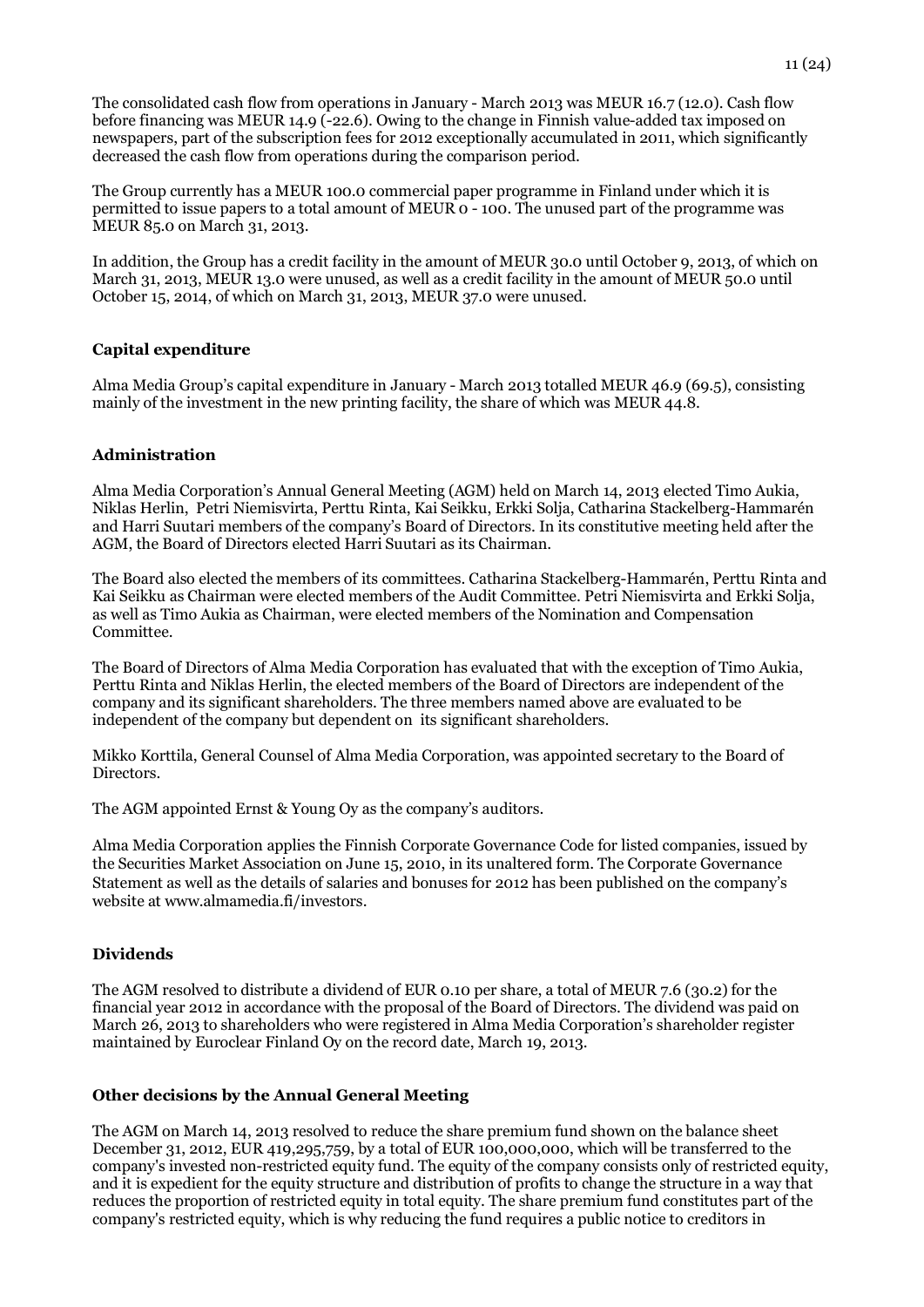accordance with the Limited Liability Companies Act prior to the registration of the reduction of the share premium fund. The Board of Directors will decide upon all practicalities relating to the reduction of the share premium fund.

The AGM authorised the Board of Directors to decide on a share issue. The authorisation entitles the Board to issue a maximum of 15,000,000 shares. This maximum amount of shares corresponds to approximately 20% of the total number of shares of the company. The share issue may be implemented by issuing new shares or transferring shares now in possession of the company. The authorisation entitles the Board to decide on a directed share issue, which entails deviating from the pre-emption rights of shareholders. The Board can use the authorisation in one or more parts. The Board may use the authorisation for developing the capital structure of the company, widening the ownership base, financing or realising acquisitions or other arrangements, or for other purposes decided upon by the Board. The authorisation may not, however, be used to implement incentive programmes for the management or key personnel of the company. The authorisation is valid until the following ordinary AGM, however no longer than until June 30, 2014.

#### **The Alma Media share**

In January - March, altogether 960,905 Alma Media shares were traded at NASDAQ OMX Helsinki Stock Exchange, representing 1.3% of the total number of shares. The closing price of the Alma Media share at the end of the last trading day of the reporting period, March 28, 2013, was EUR 3.70. The lowest quotation during the reporting period was EUR 3.64 and the highest EUR 5.00. Alma Media Corporation's market capitalisation at the end of the review period was MEUR 279.3.

#### **Option programme and share-based incentive plan**

Alma Media has the option programme 2009 in effect. The programme is an incentive and commitment system for Group management. If all the subscription rights are exercised, the programme 2009 will dilute the holdings of the earlier shareholders by a maximum of 2.22%. Further details about the programmes are given in the notes to this Interim Report.

The Board of Directors of Alma Media Corporation has decided on a new share-based incentive plan for the Group's key employees. The new Performance Share Plan consists of three performance periods, the calendar years 2012, 2013 and 2014. The Board of Directors will decide on the plan's performance criteria and the achievement targets at the beginning of each performance period. No rewards were paid for the performance period 2012. The potential reward from the plan for the performance period 2013 will be based on Alma Media Group's profitability, and it will be paid partly in the company's shares and partly in cash in 2014. For the members of the Group Executive Team, the plan additionally includes one three-year performance period, the calendar years 2012–2014, based on the profitable growth of the Group. The potential reward from the performance period 2012–2014 will be paid partly in the company's shares and partly in cash one year and two years from the end of the performance period. The Performance Share Plan includes approximately 20 persons.

#### **Other authorisations of the Board of Directors**

The Board of Directors has no other current authorisations to raise convertible loans.

#### **Market liquidity guarantee**

The Alma Media share has no market liquidity guarantee in effect.

#### **Flagging notices**

In the first quarter of 2013, Alma Media did not receive notices of changes in shareholdings pursuant to Chapter 9, Section 5 of the Securities Markets Act.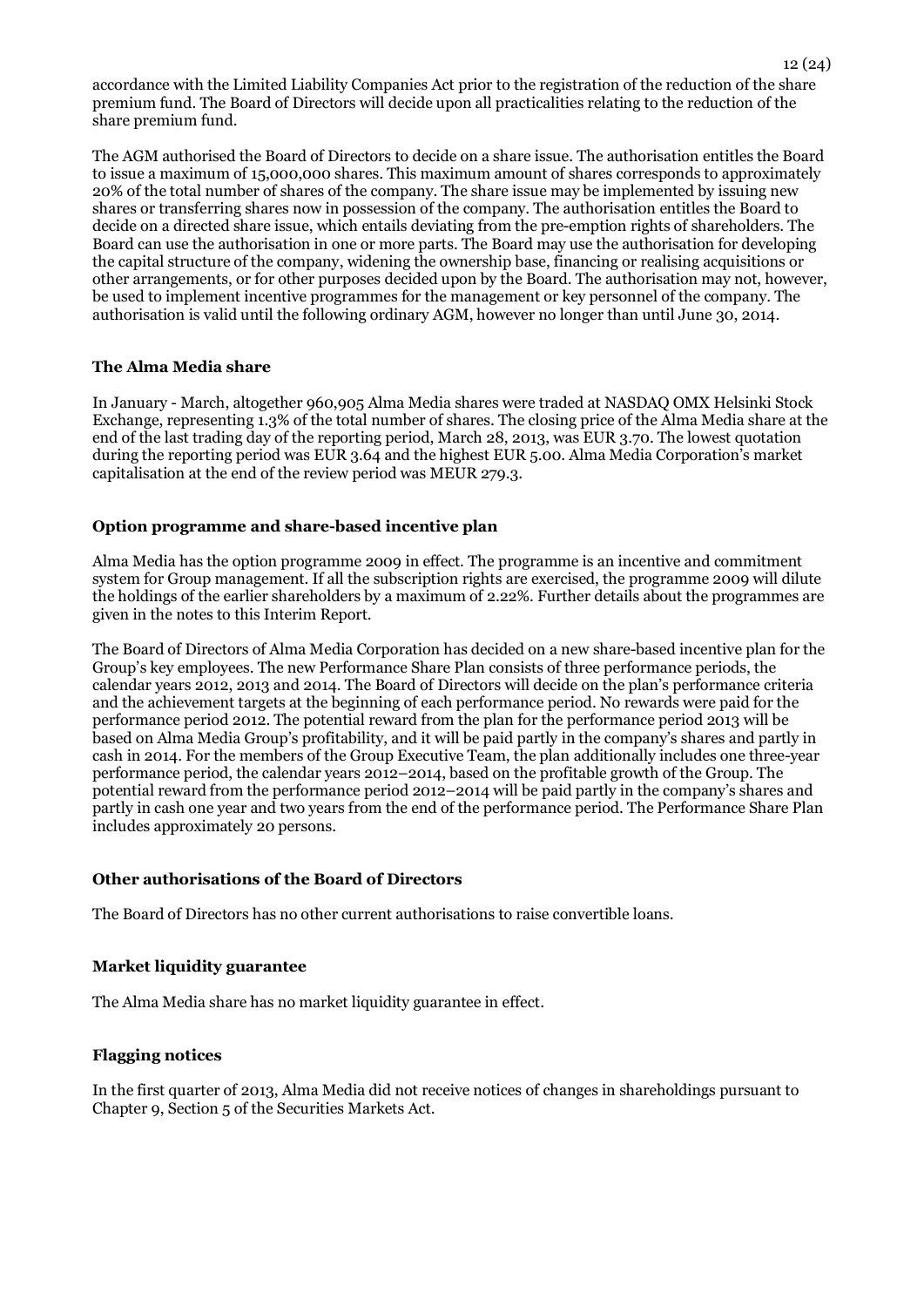#### **Risks and risk management**

The purpose of Alma Media Group's risk management activities is to continuously evaluate and manage all opportunities, threats and risks in conjunction with the company's operations to enable the company to reach its set objectives and to secure business continuity.

The risk management process identifies the risks, develops appropriate risk management methods and regularly reports on risk issues to the risk management organisation. Risk management is part of Alma Media's internal control function and thereby part of good corporate governance. Limits and processing methods are set for quantitative and qualitative risks by the corporate risk management system in writing.

The most critical strategic risks for Alma Media are a significant drop in its print newspaper readership, a permanent decline in advertising sales and a significant increase in distribution and delivery costs. The media industry is undergoing changes following the transformation in media consumption and technological development. Alma Media's strategic objective is to meet this challenge through renewal and the development of new business in digital consumer and business services.

Fluctuating economic cycles are reflected on the development of advertising sales, which accounts for approximately half of the Group's revenue. Business operations outside Finland, such as in the East and Central European countries, include country-specific risks relating to market development and economic growth. The expansion of business outside Finland has reduced the risks inherent in operating in one market area.

The most important operational risks are disturbances in information technology and data transfer, as well as an interruption of the printing operations.

# **Sustainable development**

To meet the challenges of sustainable development and the media revolution, Alma Media develops its corporate responsibility and has introduced the theme of Sustainable Media into societal discussion. Thanks to its active participation, Alma Media has a strong position as a pioneer of corporate responsibility in the media business in the Nordic countries. Alma Media is committed to supporting the universally accepted principles in the areas of human rights, labour, environment and anti-corruption laid out in the United Nations Global Compact initiative. Alma Media participates in the annual CDP climate reporting directed at investors, and the Alma Media share is included in the OMX GES Sustainability Finland index. Alma Media is a member of the corporate responsibility networks Nordic Media CR Forum and Finnish Business & Society.

# **Events after the period**

On April 3, 2013, Alma Media sold its Slovakian used car portal service Autovia.sk to Azet.sk. The principal shareholder of Azet.sk is Ringier Axel Springer Slovakia. The deal has only minor financial impact for Alma Media as the annual revenue of Autovia.sk is less than MEUR 0.5.

On April 9, 2013, Alma Media reached a settlement in the dispute over the trademark rights of Etuovi. The settlement resulted in Alma Media obtaining all rights to the Etuovi trademark.

# **Next interim report**

Alma Media will publish its financial results for the second quarter 2013 on Friday, July 19, 2013 at 9:00am (EEST).

ALMA MEDIA CORPORATION Board of Directors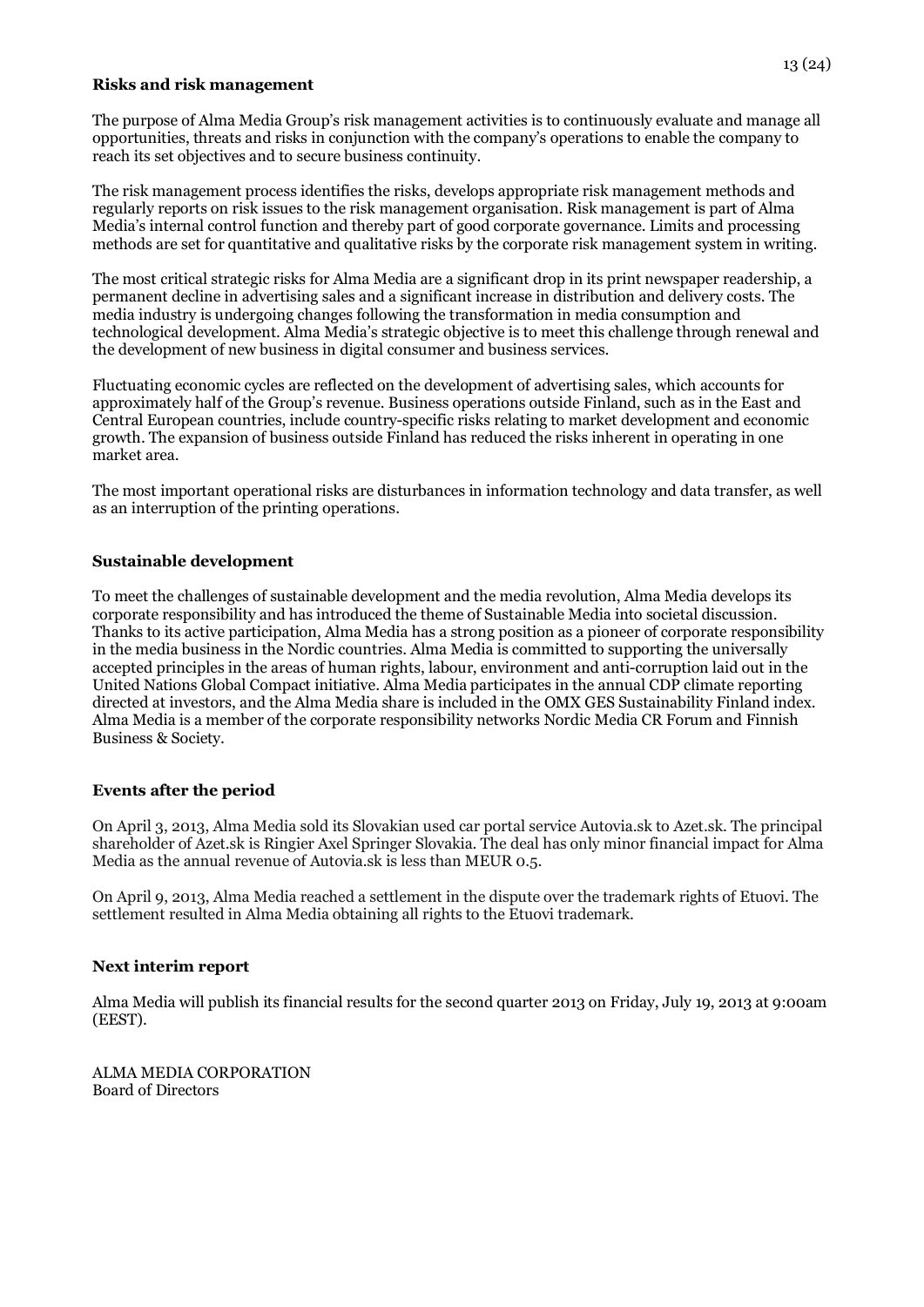# SUMMARY OF FINANCIAL STATEMENTS AND NOTES

|                                                                                                                 | 2013    | 2012    | Change  | 2012     |
|-----------------------------------------------------------------------------------------------------------------|---------|---------|---------|----------|
| COMPREHENSIVE INCOME STATEMENT, MEUR                                                                            | $1 - 3$ | $1 - 3$ | %       | $1 - 12$ |
| <b>REVENUE</b>                                                                                                  | 74.9    | 81.1    | $-7.7$  | 320.1    |
| Other operating income                                                                                          | 0.1     | 0.1     | 56.5    | 0.9      |
| Materials and services                                                                                          | 20.1    | 21.5    | $-6.2$  | 84.9     |
| Employee benefits expense                                                                                       | 30.4    | 33.3    | $-8.8$  | 129.3    |
| Depreciation, amortisation and                                                                                  |         |         |         |          |
| impairment                                                                                                      | 2.6     | 4.8     | $-46.3$ | 13.0     |
| Other operating expenses                                                                                        | 16.5    | 15.7    | 5.3     | 67.2     |
| <b>OPERATING PROFIT</b>                                                                                         | 5.4     | 6.0     | $-9.5$  | 26.5     |
| Finance income                                                                                                  | 0.4     | 0.0     | 1,088.9 | 5.1      |
| Finance expenses                                                                                                | 0.6     | 1.7     | $-67.2$ | 3.6      |
| Share of profit of associated companies                                                                         | 0.2     | $-0.5$  | 140.1   | $-4.3$   |
| PROFIT BEFORE TAX                                                                                               | 5.4     | 3.8     | 43.5    | 23.7     |
| Income tax                                                                                                      | 1.3     | 1.1     | 27.6    | 6.3      |
| PROFIT FOR THE PERIOD                                                                                           | 4.1     | 2.7     | 49.6    | 17.4     |
|                                                                                                                 |         |         |         |          |
| OTHER COMPREHENSIVE INCOME                                                                                      |         |         |         |          |
| Change in translation differences                                                                               | 0.0     | 0.5     | $-92.6$ | $-0.0$   |
| Share of other comprehensive income of associated                                                               |         |         |         |          |
| companies                                                                                                       | 0.3     | 0.1     | 281.1   | 0.4      |
|                                                                                                                 |         |         |         |          |
| Actuarial gains and losses                                                                                      | 0.0     | 0.0     |         | $-0.2$   |
| Income tax relating to components of other                                                                      |         |         |         |          |
| comprehensive income                                                                                            | 0.0     | 0.0     |         | 0.0      |
|                                                                                                                 |         |         |         |          |
| Other comprehensive income for the period, net of tax<br>TOTAL COMPREHENSIVE INCOME FOR THE                     | 0.3     | 0.5     |         | 0.2      |
| <b>PERIOD</b>                                                                                                   |         |         |         | 17.6     |
|                                                                                                                 | 4.4     | 3.3     | 34.0    |          |
|                                                                                                                 |         |         |         |          |
| Profit for the period attributable to                                                                           |         |         |         |          |
| Owners of the parent                                                                                            | 3.8     | 2.5     |         | 16.6     |
| Non-controlling interest                                                                                        | 0.3     | 0.3     |         | 0.8      |
|                                                                                                                 |         |         |         |          |
| Total comprehensive income for the period attributable to                                                       |         |         |         |          |
| Owners of the parent                                                                                            | 4.1     | 3.0     |         | 16.9     |
| Non-controlling interest                                                                                        | 0.3     | 0.3     |         | 0.8      |
| Earnings per share calculated from the profit for the period attributable to the parent company<br>shareholders |         |         |         |          |
| Earnings per share (basic), EUR                                                                                 | 0.05    | 0.03    |         | 0.22     |
| Earnings per share (diluted), EUR                                                                               | 0.05    | 0.03    |         | 0.22     |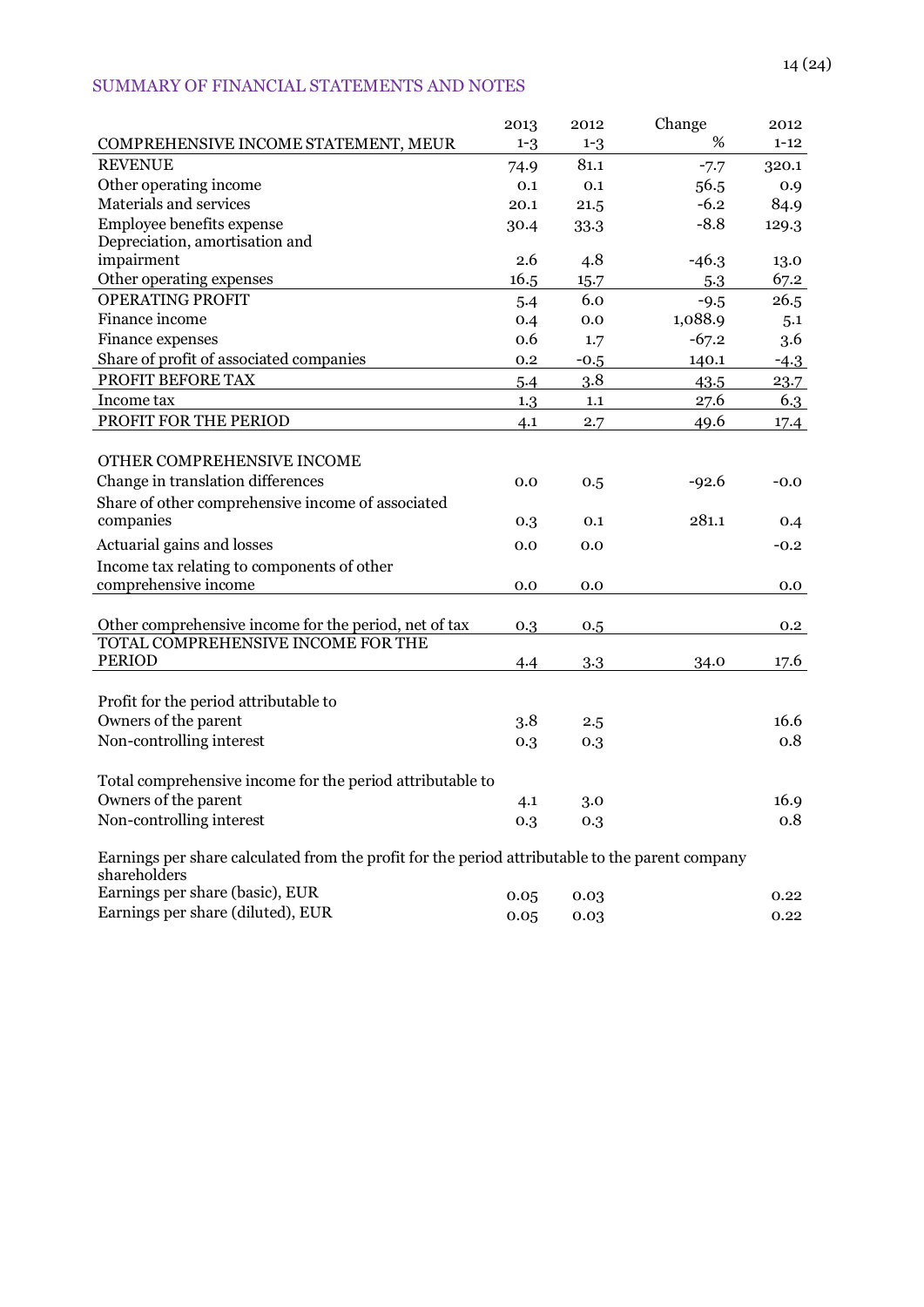|                                             | Mar <sub>31</sub> | Mar <sub>31</sub> | Dec 31    |
|---------------------------------------------|-------------------|-------------------|-----------|
| <b>BALANCE SHEET, MEUR</b>                  | 2013              | 2012              | 2012      |
| <b>ASSETS</b>                               |                   |                   |           |
| NON-CURRENT ASSETS                          |                   |                   |           |
| Goodwill                                    | 74.4              | 57.4              | 74.3      |
| Other intangible assets                     | 43.6              | 30.9              | 43.9      |
| Tangible assets                             | 85.6              | 43.3              | 41.3      |
| Investments in associated companies         | 31.7              | 34.5              | 31.3      |
| Other non-current financial assets          | 5.0               | 4.1               | 4.7       |
| Deferred tax asset                          | 0.9               | 0.7               | 0.9       |
| <b>CURRENT ASSETS</b>                       |                   |                   |           |
| Inventories                                 | 0.9               | 0.6               | 0.7       |
| Current tax assets                          | 2.1               | 4.1               | 1.3       |
| Trade receivable and other receivables      | 29.2              | 30.6              | 29.0      |
| Other current financial assets              | 0.0               | 0.0               | 0.0       |
| Cash and cash equivalents                   | 15.7              | 28.5              | 17.1      |
| <b>TOTAL ASSETS</b>                         | 289.0             | 234.7             | 245.0     |
|                                             |                   |                   |           |
|                                             | Mar <sub>31</sub> | Mar <sub>31</sub> | $Dec\,31$ |
| <b>BALANCE SHEET, MEUR</b>                  | 2013              | 2012              | 2012      |
| <b>EQUITY AND LIABILITIES</b>               |                   |                   |           |
| Share capital                               | 45.3              | 45.3              | 45.3      |
| Share premium reserve                       | 7.7               | 7.7               | 7.7       |
| Foreign currency translation reserve        | 0.2               | 0.7               | 0.2       |
| Retained earnings                           | 24.6              | 12.8              | 28.0      |
| Equity attributable to owners of the parent | 77.9              | 66.5              | 81.2      |
| Non-controlling interest                    | 1.9               | 3.2               | 2.7       |
| <b>TOTAL EQUITY</b>                         | 79.8              | 69.7              | 83.9      |
|                                             |                   |                   |           |
| <b>LIABILITIES</b>                          |                   |                   |           |
| NON-CURRENT LIABILITIES                     |                   |                   |           |
| Non-current interest-bearing liabilities    | 70.6              | 26.6              | 25.8      |
| Deferred tax liabilities                    | 7.5               | 5.4               | 7.9       |
| Pension obligations                         | 2.8               | 3.0               | 3.0       |
| Provisions                                  | 0.1               | 0.1               | 0.1       |
| Other financial liabilities                 | 0.4               | 0.8               | 0.4       |
| Other non-current liabilities               | 0.4               | 0.4               | 0.3       |
| <b>CURRENT LIABILITIES</b>                  |                   |                   |           |
| Current interest-bearing liabilities        |                   |                   |           |
| Advances received                           | 46.5<br>26.6      | 44.1              | 53.5      |
|                                             |                   | 27.7              | 14.8      |
| Income tax liability                        | 0.0               | 0.0               | 0.0       |
| Provisions                                  | 0.3               | 0.8               | 0.4       |
| Trade and other payables                    | 54.2              | 56.1              | 54.9      |
| <b>TOTAL LIABILITIES</b>                    | 209.2             | 165.0             | 161.1     |
| TOTAL EQUITY AND LIABILITIES                | 289.0             | 234.7             | 245.0     |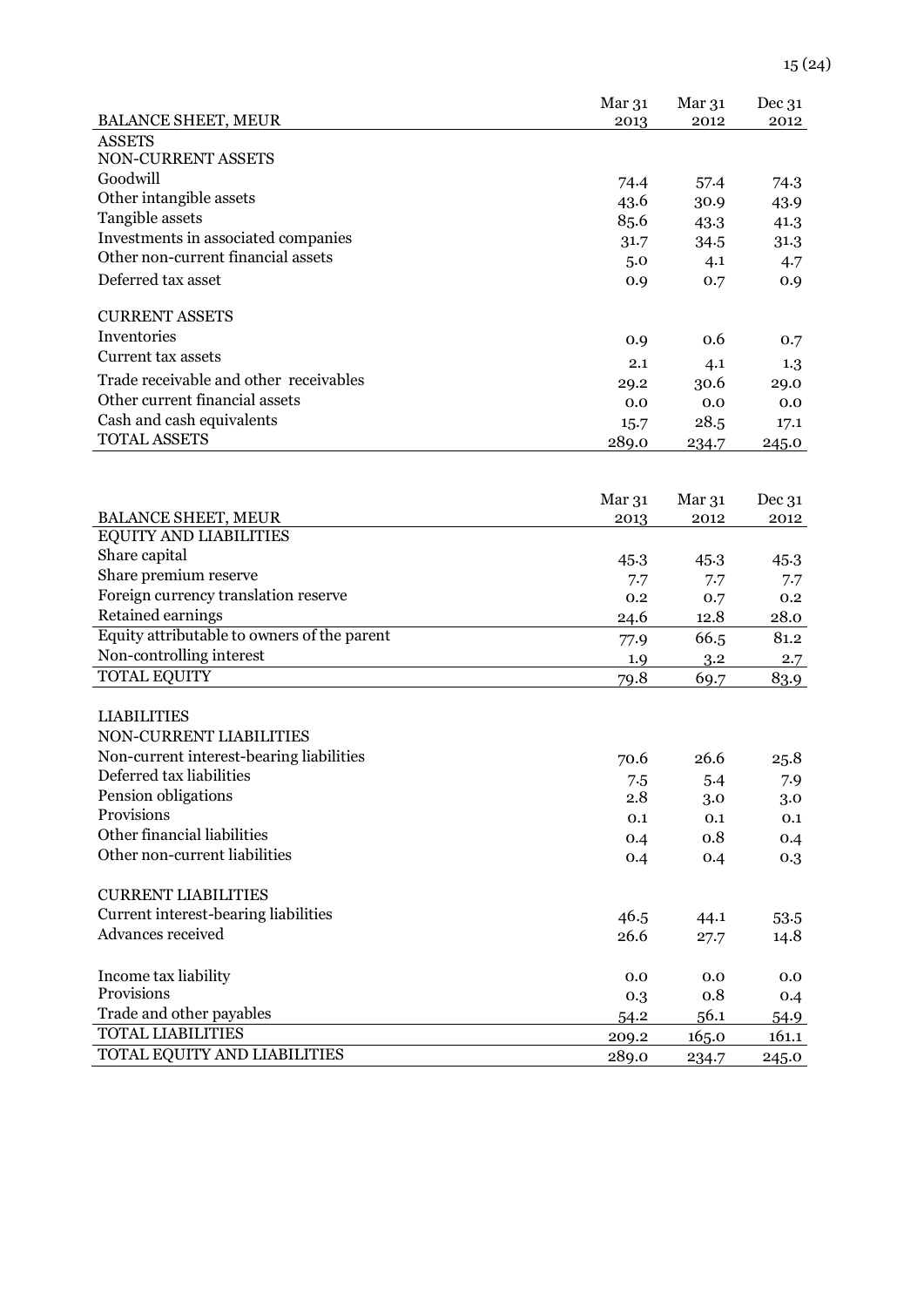# CONSOLIDATED STATEMENT OF CHANGE IN EQUITY

|                                         |      | Attributable to equity holders of the parent company |     |        |        |        |        |
|-----------------------------------------|------|------------------------------------------------------|-----|--------|--------|--------|--------|
| <b>MEUR</b>                             | A    | B                                                    | C   | D      | E      | F      | G      |
| Equity Jan 1, 2013                      | 45.3 | 7.7                                                  | 0.2 | 28.0   | 81.2   | 2.7    | 83.9   |
| Profit for the period                   |      |                                                      |     | 3.8    | 3.8    | 0.3    | 4.1    |
| Other comprehensive income              |      |                                                      | 0.0 | 0.3    | 0.3    |        | 0.3    |
| Transactions with equity holders of the |      |                                                      |     |        |        |        |        |
| parent and non-controlling interest     |      |                                                      |     |        |        |        |        |
| Dividends paid by parent                |      |                                                      |     | $-7.5$ | $-7.5$ |        | $-7.5$ |
| Dividends paid by subsidiaries          |      |                                                      |     |        |        | $-1.1$ | $-1.1$ |
|                                         |      |                                                      |     |        |        |        |        |
| Share-based payments                    |      |                                                      |     | 0.2    | 0.2    |        | 0.2    |
| <b>Excercised share options</b>         |      |                                                      |     |        |        |        |        |
|                                         |      |                                                      |     |        |        |        |        |
| Business combinations                   |      |                                                      |     | $-0.1$ | $-0.1$ |        | $-0.1$ |
| Equity Mar 31, 2013                     | 45.3 | 7.7                                                  | 0.2 | 24.6   | 77.9   | 1.9    | 79.8   |

Attributable to equity holders of the parent company

| <b>MEUR</b>                                                                                                                                  | A    | B   | C   | D       | E       | F   | G       |
|----------------------------------------------------------------------------------------------------------------------------------------------|------|-----|-----|---------|---------|-----|---------|
| Equity Jan 1, 2012                                                                                                                           | 45.3 | 7.7 | 0.2 | 40.6    | 93.9    | 2.9 | 96.7    |
| Effect of amended standard IAS 19                                                                                                            |      |     |     | $-0.4$  | $-0.4$  |     | $-0.4$  |
| Adjusted equity Jan 1, 2012                                                                                                                  | 45.3 | 7.7 | 0.2 | 40.2    | 93.4    | 2.9 | 96.3    |
| Profit for the period                                                                                                                        |      |     |     | 2.5     | 2.5     | 0.3 | 2.7     |
| Other comprehensive income                                                                                                                   |      |     | 0.5 | 0.1     | 0.5     |     | 0.5     |
| Transactions with equity holders of the<br>parent and non-controlling interest<br>Dividends paid by parent<br>Dividends paid by subsidiaries |      |     |     | $-30.2$ | $-30.2$ |     | $-30.2$ |
| Share-based payments                                                                                                                         |      |     |     | 0.3     | 0.3     |     | 0.3     |
| Equity Mar 31, 2012                                                                                                                          | 45.3 | 7.7 | 0.7 | 12.8    | 66.5    | 3.2 | 69.7    |

Column headings on Consolidated Statement of Change in Equity A=Share capital B=Share premium reserve C=Translation difference D=Retained earnings E=Total F=Non-controlling interest G=Equity total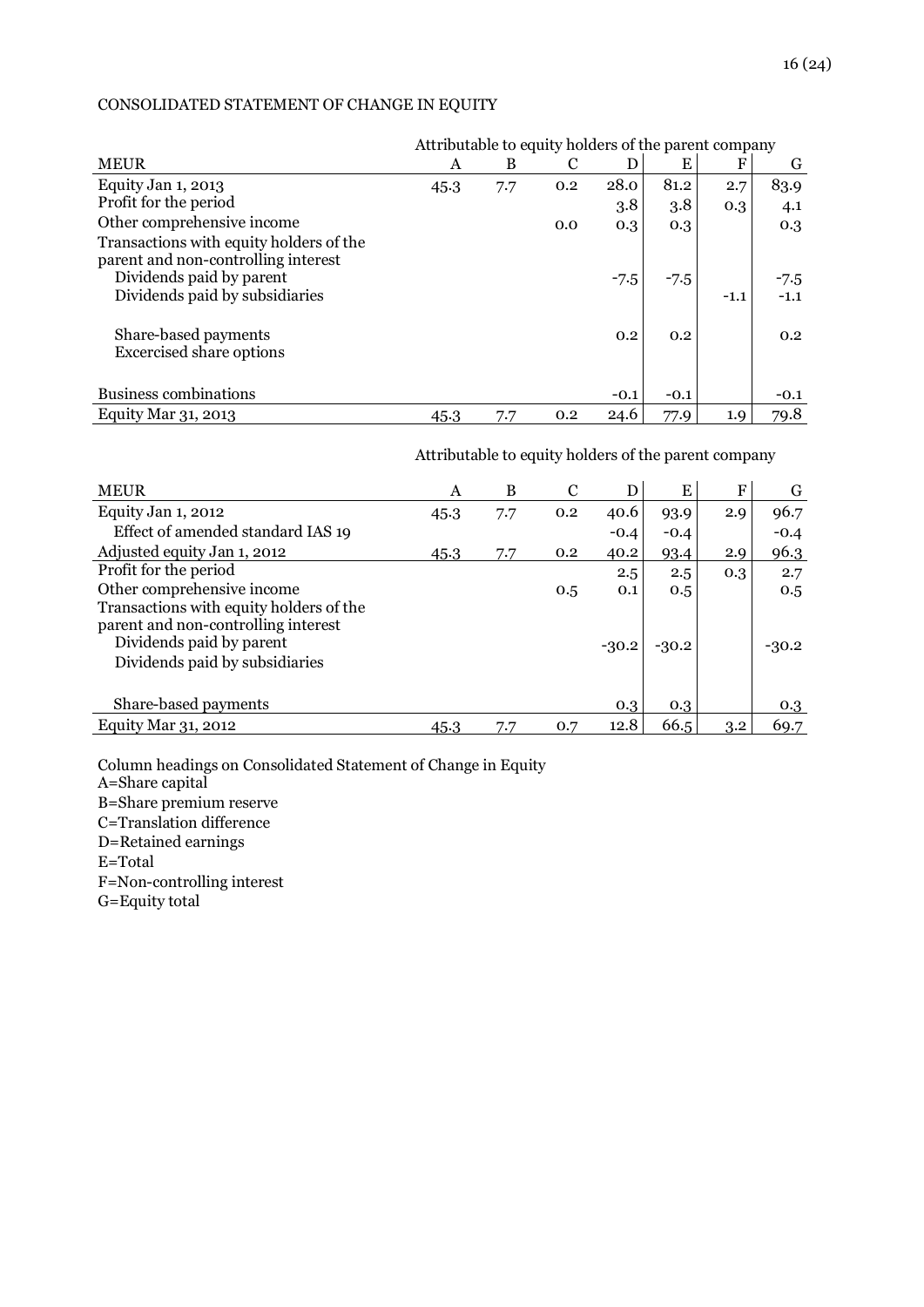|                                                                      | 2013    | 2012    | 2012     |
|----------------------------------------------------------------------|---------|---------|----------|
| CASH FLOW STATEMENT, MEUR                                            | $1 - 3$ | $1 - 3$ | $1 - 12$ |
| Operating activities                                                 |         |         |          |
| Profit for the period                                                | 4.1     | 2.7     | 17.4     |
| Adjustments                                                          | 4.3     | 7.9     | 19.2     |
| Change in working capital                                            | 10.9    | 4.8     | $-4.8$   |
| Dividends received                                                   | 0.2     | 0.0     | 0.9      |
| Interest received                                                    | 0.0     | 0.0     | 0.2      |
| Interest paid and other finance expenses                             | $-0.5$  | $-0.8$  | $-2.4$   |
| Income taxes paid                                                    | $-2.3$  | $-2.8$  | $-5.7$   |
| Net cash flows from operating activities                             | 16.7    | 12.0    | 24.9     |
|                                                                      |         |         |          |
| Investing activities                                                 |         |         |          |
| Acquisitions of tangible and intangible assets                       |         |         |          |
|                                                                      | $-1.9$  | $-0.8$  | -4.1     |
| Proceeds from sale of tangible and intangible assets                 |         |         |          |
|                                                                      | 0.0     | 0.0     | 3.0      |
| Other investments                                                    | 0.0     | $-0.1$  | $-0.1$   |
| Proceeds from sale of other investments                              | 0.1     | 0.0     | 0.2      |
| Acquisition of subsidiaries and business operations                  | 0.0     | $-37.2$ | $-64.3$  |
| Acquisition of associated companies                                  | 0.0     | $-0.3$  | $-2.3$   |
| Proceeds from sale of subsidiaries                                   | 0.0     | 3.8     | 3.8      |
| Proceeds from sale and repayment of capital of associated            |         |         |          |
| companies                                                            | 0.0     | 0.0     | 0.9      |
| Net cash flows from / (used in) investing activities                 | $-1.8$  | $-34.6$ | $-62.7$  |
|                                                                      |         |         |          |
| Cash flow before financing activities                                | 14.9    | $-22.6$ | $-38.0$  |
|                                                                      |         |         |          |
| Financing activities                                                 |         |         |          |
| Proceeds from exercise of share options                              | 0.0     | 0.0     | 0.0      |
| Current loans taken                                                  | 0.0     | 24.0    | 52.0     |
| Repayment of current loans                                           | $-7.6$  | $-0.6$  | $-23.4$  |
| Change in interest-bearing receivables                               | 0.0     | 0.0     | 0.0      |
| Dividends paid                                                       | $-8.7$  | $-30.2$ | $-31.5$  |
| Net cash flows from / (used in) financing activities                 | $-16.3$ | $-6.8$  | -2.8     |
|                                                                      |         |         |          |
| Change in cash and cash equivalent funds (increase $+ /$ decrease -) | $-1.4$  | $-29.4$ | $-40.8$  |
| Cash and cash equivalents at beginning of period                     | 17.1    | 57.8    | 57.8     |
| Effect of change in foreign exchange rates                           | $-0.1$  | 0.1     | 0.1      |
| Cash and cash equivalents at end of period                           | 15.7    | 28.5    | 17.1     |

# **Acquired businesses 2013**

Alma Media Group acquired no businesses during the first quarter of 2013.

## **Contingent considerations**

Contingent considerations arising from business acquisitions are classified as financial liabilities recognised at fair value through profit or loss. The amount of the contingent considerations due to acquisitions and business arrangements is based on the revenue and operating profits of the acquired businesses during 2010–14. The fair values are the estimated final considerations discounted to the balance sheet date.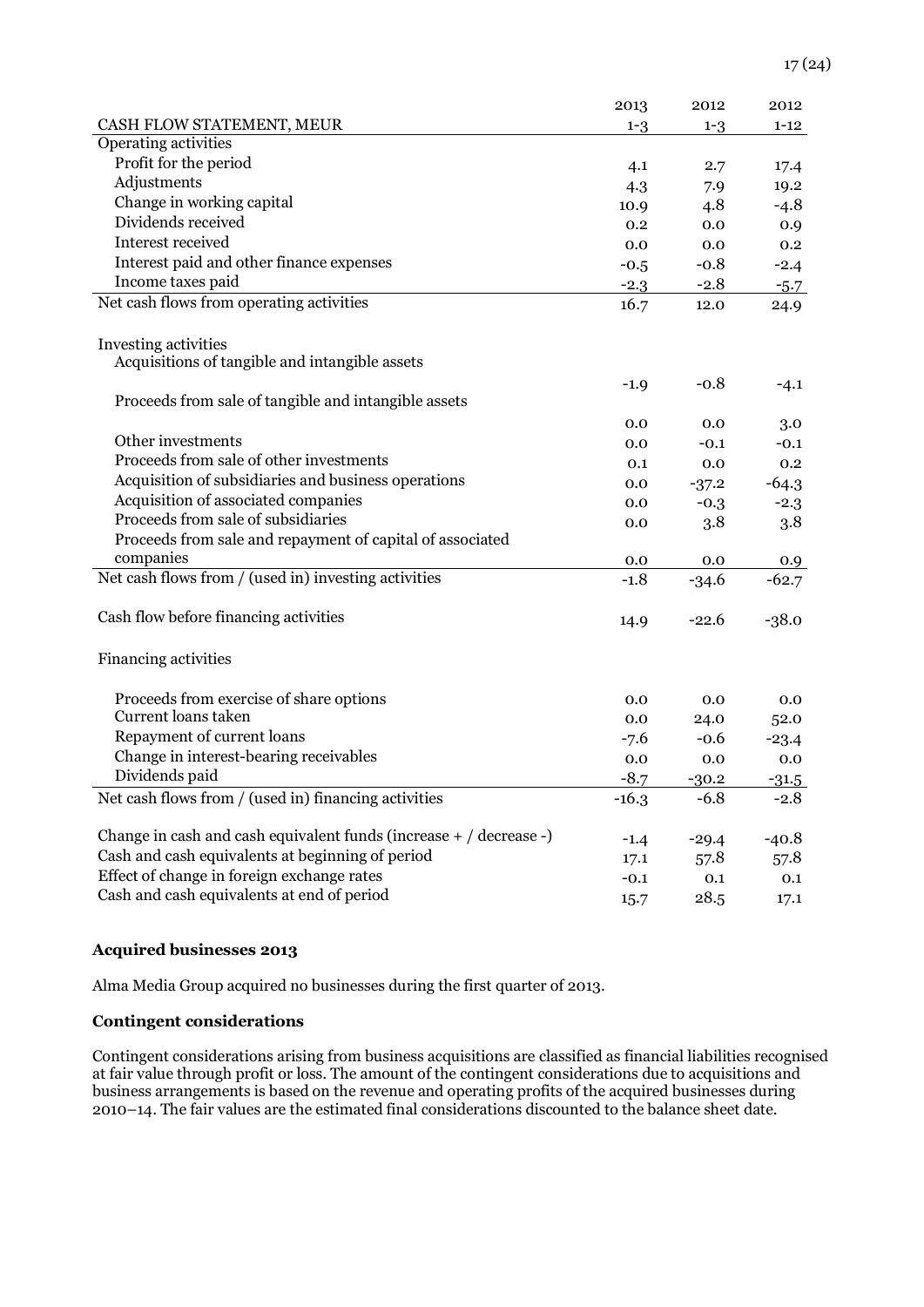| CONTINGENT CONSIDERATION ASSETS                                               |         |         |                  |
|-------------------------------------------------------------------------------|---------|---------|------------------|
| Initial recognition of the assets                                             |         |         | 8.4              |
| Change in fair value during previous financial periods                        |         |         | $-1.4$           |
| Considerations, settled in cash                                               |         |         | $-5.9$           |
| Change in fair value during the financial period                              |         |         | 0.2              |
| Fair value of the contingent consideration assets at the end of the period    |         |         | 1.2 <sub>1</sub> |
|                                                                               |         |         |                  |
| CONTINGENT CONSIDERATION LIABILITY                                            |         |         |                  |
| Initial recognition of the liability                                          |         |         | 6.7              |
| Change in fair value during previous financial periods                        |         |         | $-4.3$           |
| Considerations, settled in cash                                               |         |         | $-0.8$           |
| Change in fair value during the financial period                              |         |         | 0.1              |
| Fair value of the contingent consideration liability at the end of the period |         |         | 1.7              |
|                                                                               |         |         |                  |
| REVENUE BY GEOGRAPHICAL AREA                                                  | 2013    | 2012    | 2012             |
| <b>MEUR</b>                                                                   | $1 - 3$ | $1 - 3$ | $1 - 12$         |
| Finland                                                                       | 63.9    | 72.0    | 284.0            |
| Other EU countries                                                            | 10.4    | 8.7     | 34.1             |
| Other countries                                                               | 0.6     | 0.5     | 1.9              |
| Total                                                                         | 74.9    | 81.1    | 320.1            |

# **Information by segment**

The business segments of Alma Media are Newspapers, Kauppalehti Group, Digital Consumer Services and Other Operations. The descriptive section of the interim report presents the revenue and operating profits of the segments and the allocation of the associated companies' results to the reporting segments.

The following table presents the assets and liabilities by segment as well as the non-allocated asset and liability items.

| ASSETS BY SEGMENT, MEUR                    | Mar <sub>31</sub> | Mar 31            | Dec 31   |
|--------------------------------------------|-------------------|-------------------|----------|
|                                            | 2013              | 2012              | 2012     |
| Newspapers                                 | 39.1              | 39.4              | 40.0     |
| Kauppalehti Group                          | 37.8              | 41.8              | 36.9     |
| Digital Consumer Services                  | 83.3              | 78.9              | 84.2     |
| <b>Other Operations</b>                    | 96.1              | 33.1              | 50.5     |
| Non-allocated assets and eliminations      | 32.7              | 41.5              | 33.5     |
| Total                                      | 289.0             | 234.7             | 245.1    |
| LIABILITIES BY SEGMENT, MEUR               |                   |                   |          |
|                                            | Mar <sub>31</sub> | Mar <sub>31</sub> | Dec 31   |
|                                            | 2013              | 2012              | 2012     |
| Newspapers                                 | 39.6              | 39.8              | 29.0     |
| Kauppalehti Group                          | 12.8              | 13.6              | 11.9     |
| <b>Digital Consumer Services</b>           | 15.6              | 14.7              | 12.6     |
| <b>Other Operations</b>                    | 85.7              | 35.9              | 38.8     |
| Non-allocated liabilities and eliminations | 55.5              | 60.9              | 68.2     |
| Total                                      | 209.2             | 165.0             | 161.1    |
|                                            | 2013              | 2012              | 2012     |
| CAPITAL EXPENDITURE, MEUR                  | $1 - 3$           | $1-3$             | $1 - 12$ |
| Newspapers                                 | 0.2               | 0.6               | 1.8      |
| Kauppalehti Group                          | 0.1               | 0.1               | 0.6      |
| <b>Digital Consumer Services</b>           | 0.0               | 47.2              | 76.0     |
| <b>Other Operations</b>                    | 46.6              | 21.5              | 32.8     |
| Total                                      | 46.9              | 69.5              | 111.3    |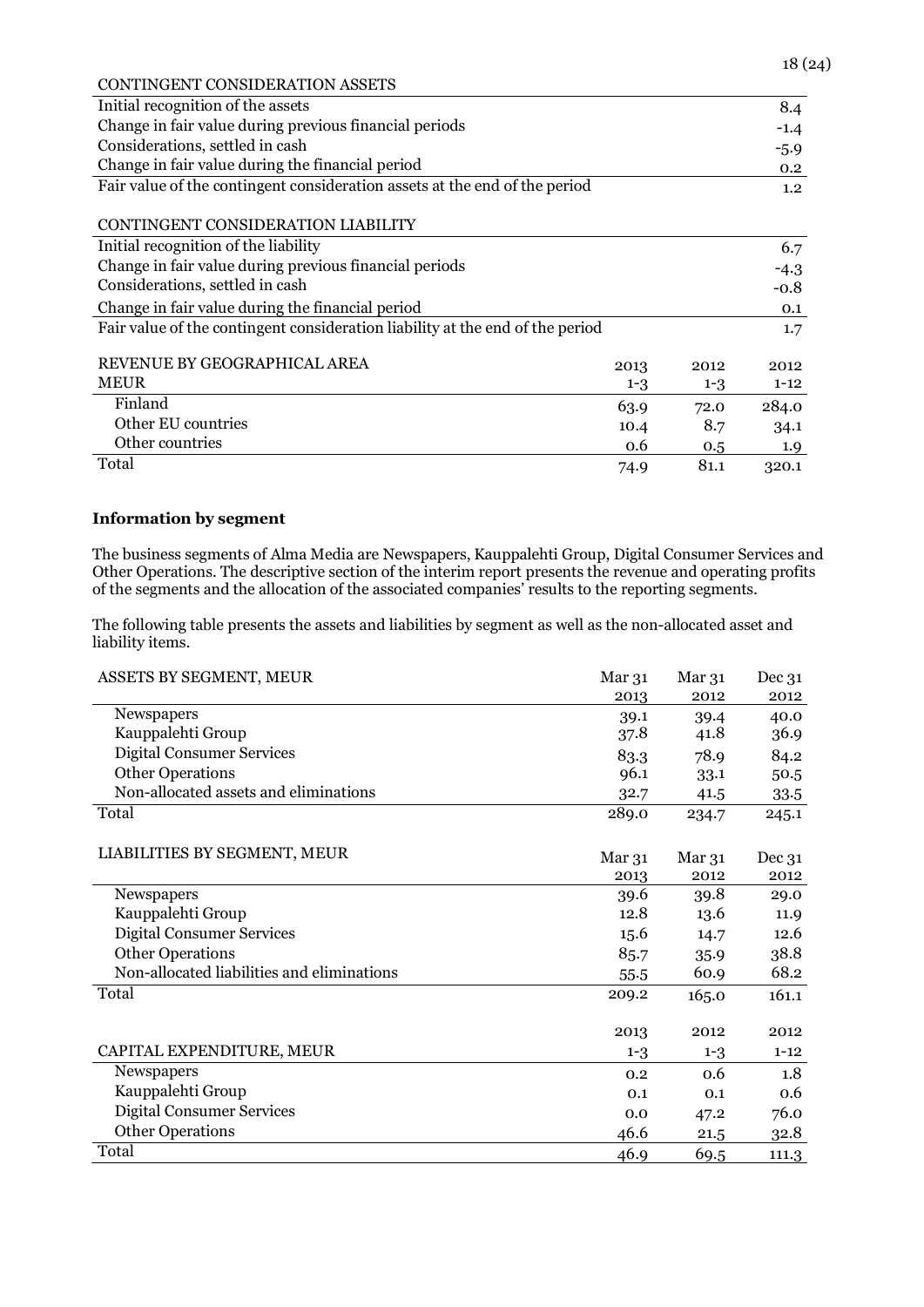#### **Provisions**

The company's provisions totalled MEUR 0.4 (1.1) on March 31, 2013. The major part of the provisions concern restructuring provisions. It has not been necessary to change the estimates made when the provisions were entered.

#### **Commitments and contingencies**

| COMMITMENTS AND CONTINGENCIES, MEUR                                                                                                                     | Mar <sub>31</sub><br>2013 | Mar <sub>31</sub><br>2012 | Dec 31<br>2012   |
|---------------------------------------------------------------------------------------------------------------------------------------------------------|---------------------------|---------------------------|------------------|
| Collateral for others                                                                                                                                   |                           |                           |                  |
| Guarantees                                                                                                                                              | 1.3                       | 1.3                       | $1.3\,$          |
| Minimum lease payments on other lease agreements:                                                                                                       |                           |                           |                  |
| Within one year                                                                                                                                         | 8.4                       | 8.4                       | 8.6              |
| Within 1-5 years                                                                                                                                        | 25.0                      | 26.7                      | 25.4             |
| After 5 years                                                                                                                                           | 33.0                      | 46.0                      | 34.7             |
| Total                                                                                                                                                   | 66.4                      | 81.2                      | 68.7             |
| The Group also has purchase agreements that based on IFRIC 4<br>include a lease component as per IAS 17. Minimum payments based<br>on these agreements: | 1.3                       | 1.3                       | $1.6\phantom{0}$ |
| DERIVATIVE CONTRACTS, MEUR                                                                                                                              | Mar 31<br>2013            | Mar $31$<br>2012          | Dec 31<br>2012   |
| Commodity derivate contracts, electricity derivatives                                                                                                   |                           |                           |                  |
| Fair value *                                                                                                                                            | $-0.1$                    | $-0.2$                    | $-0.1$           |
| Nominal value                                                                                                                                           | 0.7                       | 1.2                       | 0.8              |
| Interest rate derivatives                                                                                                                               |                           |                           |                  |
| Fair value *                                                                                                                                            | $-0.4$                    | 0.0                       | $-0.4$           |
| Nominal value                                                                                                                                           | 24.0                      | 0.0                       | 24.0             |

*\* The fair value represents the return that would have arisen if the derivative had been cleared on the balance sheet date.*

# **Related party transactions**

Alma Media Group's related parties are the major shareholders of the parent company, associated companies and companies owned by them. Related parties also include the Group's senior management and their related parties (members of the Board of Directors, President and CEO and Managing Directors, and the Group Executive Team). The following table summarises the business operations undertaken between Alma Media and its related parties and the status of their receivables and liabilities:

| RELATED PARTY TRANSACTIONS, MEUR           | 2013    | 2012    | 2012     |
|--------------------------------------------|---------|---------|----------|
|                                            | $1 - 3$ | $1 - 3$ | $1 - 12$ |
| Sales of goods and services                | 0.1     | 0.4     | 0.8      |
| Purchases of goods and services            | 0.7     | 0.9     | 3.4      |
| Trade receivable, loan and other           |         |         |          |
| receivables at the end of reporting period |         | 0.1     |          |
| Trade payable at the reporting date        | 0.0     | 0.1     | 0.1      |

# **Option programme**

Alma Media has the option programme 2009 in effect. The programme is an incentive and commitment system for Group management.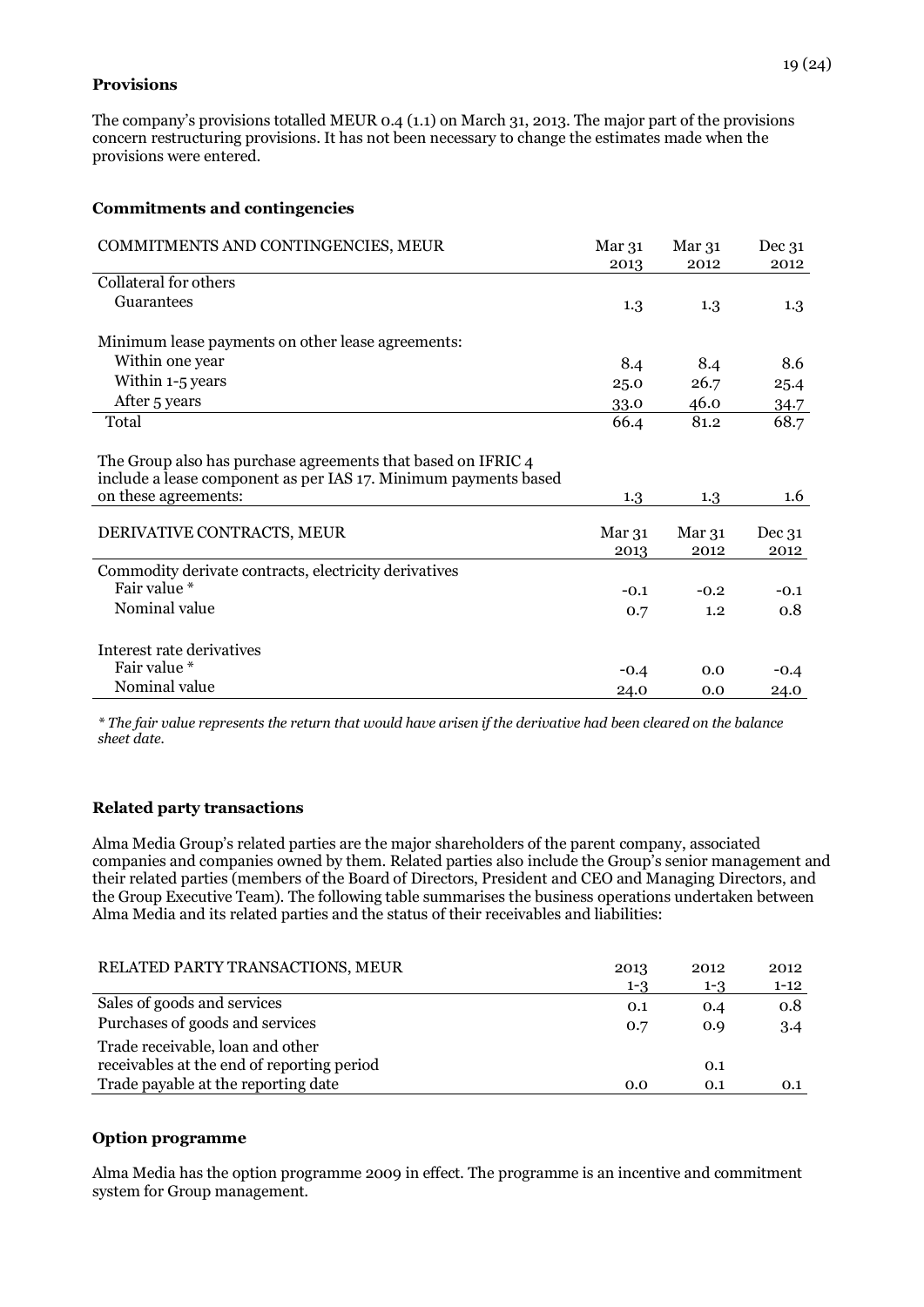Under option programme 2009 a maximum total of 2,130,000 stock options may be granted during 2009– 2011, and these may be exercised to subscribe to a maximum of 2,130,000 Alma Media shares, either new or in possession of the company. Of the total number of options, 710,000 were marked 2009A, 710,000 were marked 2009B and 710,000 were marked 2009C.

A total of 640,000 options have been issued under the 2009A programme. The share subscription period for 2009A is April 1, 2012–March 31, 2014. The management has 509,750 options 2009A in its possession. Additionally, the management has sold 85,250 2009A option rights. The share subscription price has been reduced annually by the dividend per share, and was EUR 3.61 in March 2013. Until March 31, 2013, no share subscriptions were made through 2009A option rights.

A total of 610,000 options have been issued under the 2009B programme. The share subscription period for 2009B is April 1, 2013–March 31, 2015. The management has 505,000 options 2009B in its possession. The share subscription price has been reduced annually by the dividend per share, and was EUR 6.13 in March 2013.

A total of 640,000 options have been issued under the 2009C programme. The share subscription period for 2009C is April 1, 2014–March 31, 2016. The management has 535,000 options 2009C in its possession. The share subscription price was EUR 7.45 in March 2013.

If all the subscription rights are exercised, the programmes 2006 and 2009 will dilute the holdings of the earlier shareholders by 2.22% maximum.

#### **Share-based incentive plan 2013**

The Board of Directors of Alma Media Corporation has at its meeting in February 2012 decided to implement a Performance Share Plan for the key personnel of Alma Media Group. The plan includes three one-year performance periods, the calendar years 2012, 2013 and 2014, based on the Group's return. In addition, the plan includes one three-year performance period based on the profitable growth of the Group, the calendar years 2012—2014, for the members of the Group Executive Team.

The Board of Directors will decide on the plan's performance criteria and the achievement targets at the beginning of each performance period. The potential reward from the plan for the performance period 2013 will be based on Alma Media Group's profitability, and it will be paid partly in the company's shares and partly in cash in 2014. For the members of the Group Executive Team, the plan additionally includes one three-year performance period, the calendar years 2012–2014, based on the profitable growth of the Group. The potential reward from the performance period 2012–2014 will be paid partly in the company's shares and partly in cash one year and two years from the end of the performance period. The Performance Share Plan includes approximately 20 persons.

The reward from the plan will be paid to the key employees in a combination of shares and cash after the end of each performance period by the end of April in 2013, 2014 and 2015. The reward from the performance period 2012—2014 will be confirmed by the end of April 2015, and it will be paid in two equal lots in a combination of shares and cash, one year and two years from the end of the performance period. Shares paid as reward on the basis of the plan for the one-year performance periods may not be assigned, pledged or otherwise exercised (transfer restriction/s) during the restriction period established for the shares (restriction period/s). The restriction period begins from the reward payment and ends on December 31, 2014 for the shares earned from the performance period 2012; on December 31, 2015 for the shares earned from the performance period 2013; and on December 31, 2016 for the shares earned from the performance period 2014.

A maximum total of 600,000 shares will be given as reward on the basis of the entire plan, and a cash payment needed for taxes and tax-related costs arising from the reward to the key employees on the bookentry registration date of the shares.

No rewards were paid for the performance period 2012.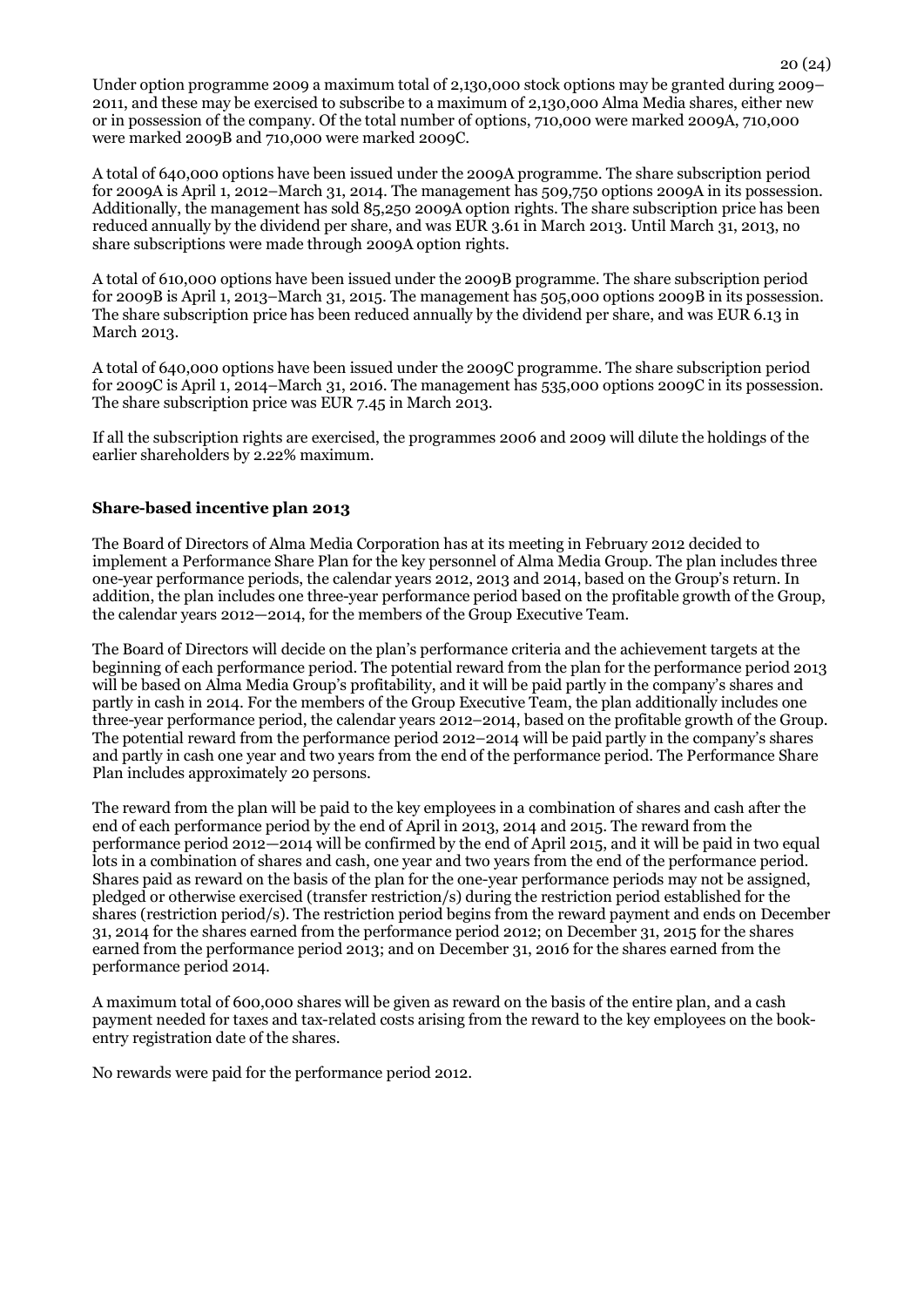# QUARTERLY INFORMATION

|                                                  | 2013          | 2012             | 2012          | 2012          | 2012          |               | 2011 2011 2011 |            | 2011           |
|--------------------------------------------------|---------------|------------------|---------------|---------------|---------------|---------------|----------------|------------|----------------|
| <b>MEUR</b>                                      | $1 - 3$       | $10 - 12$        | $7 - 9$       | $4 - 6$       | $1 - 3$       | $10-$<br>12   | $7 - 9$        | $4 - 6$    | $1 - 3$        |
| Revenue                                          |               |                  |               |               |               |               |                |            |                |
| Newspapers                                       | 45.6          | 52.6             | 48.9          | 53.2          | 51.9          | 55.8          | 52.5           | 57.1       | 53.0           |
| Kauppalehti Group                                | 14.0          | 16.1             | 13.2          | 14.9          | 14.8          | 15.6          | 13.0           | 15.4       | 14.3           |
| <b>Digital Consumer Services</b>                 | 14.9          | 14.0             | 12.8          | 13.3          | 14.4          | 10.2          | 9.9            | 10.5       | 10.0           |
| <b>Other Operations</b>                          | 21.7          | 21.5             | 21.2          | 21.0          | 21.0          | 20.2          |                | 20.1 20.2  | 19.1           |
|                                                  |               |                  |               |               |               |               |                |            |                |
| Eliminations                                     | $-21.3$       | $-21.4$          | $-20.9$       | $-21.4$       | $-21.1$       | 20.4          |                | 20.4 20.4  | $-19.4$        |
| <b>REVENUE</b>                                   | 74.9          | 82.7             | 75.2          | 81.0          | 81.1          | 81.3          |                | 75.1 82.7  | 77.1           |
| Total expenses excluding non-recurring           |               |                  |               |               |               |               |                |            |                |
| items                                            |               |                  |               |               |               |               |                |            |                |
| Newspapers                                       | 43.6          | 45.4             | 43.6          | 46.0          | 46.1          | 47.5          | 45.5           | 48.1       | 46.5           |
| Kauppalehti Group                                | 12.7          | 13.8             | 11.5          | 13.8          | 13.3          | 13.3          | 10.8           | 13.3       | 13.0           |
| <b>Digital Consumer Services</b>                 | 12.3          | 13.0             | 10.8          | 12.2          | 12.3          | 9.4           | 8.2            | 8.8        | 8.5            |
| <b>Other Operations</b>                          | 22.3          | 23.4             | 21.4          | 22.8          | 22.1          | 21.7          | $18.8\,$       | 21.4       | 19.2           |
| TOTAL EXPENSES EXCLUDING NON-<br>RECURRING ITEMS | 69.6          |                  | 66.4          |               | 72.8          |               |                |            | 67.8           |
| Operating profit/loss excluding non-             |               | 74.4             |               | 73.4          |               | 71.4          | 63.1           | 71.2       |                |
| recurring items                                  |               |                  |               |               |               |               |                |            |                |
| Newspapers                                       | 2.0           | 7.2              | 5.4           | 7.2           | 5.9           | 8.3           | 7.0            | 9.0        | 6.5            |
| Kauppalehti Group                                | 1.3           | 2.3              | 1.7           | 1.1           | 1.5           | 2.3           | 2.2            | 2.1        | 1.4            |
| <b>Digital Consumer Services</b>                 | 2.7           | 1.0              | 2.0           | 1.2           | 2.2           | 0.8           | 1.7            | 1.7        | 1.5            |
| <b>Other Operations</b>                          | $-0.5$        | $-1.9$           | $-0.1$        | $-1.7$        | $-1.0$        | $-1.5$        | 1.3            | $-1.2$     | $-0.1$         |
| <b>OPERATING PROFIT/LOSS</b>                     |               |                  |               |               |               |               |                |            |                |
| <b>EXCLUDING NON-RECURRING</b>                   |               |                  |               |               |               |               |                |            |                |
| <b>ITEMS</b>                                     | 5.5           | 8.5              | 8.9           | 7.7           | 8.5           |               | 10.1 12.0      | 11.5       | 9.3            |
| % of revenue                                     |               |                  |               |               |               |               |                |            |                |
| Newspapers                                       | 4.4           | 13.7             | 10.9          | 13.5          | 11.3          | 14.9          | 13.3           | 15.7       | 12.3           |
| Kauppalehti Group                                | 9.6           | 14.2             | 12.9          | 7.1           | 10.2          | 15.0          | 17.1           | 13.6       | 9.6            |
| <b>Digital Consumer Services</b>                 | 18.1          | 6.8              | 15.7          | 9.0           | 14.9          | 7.8           | 16.7           | 15.8       | 15.0           |
| <b>Other Operations</b>                          | $-2.4$        | $-8.6$           | $-0.6$        | $-8.2$        | $-4.8$        | $-7.5$        | 6.5            | $-5.8$     | $-0.3$         |
| % OF REVENUE                                     | 7.3           | 10.3             | 11.8          | 9.5           | 10.4          | 12.4          | 16.0           | 14.0       | 12.1           |
| Non-recurring items                              |               |                  |               |               |               |               |                |            |                |
| Newspapers                                       |               |                  |               | $-2.6$        |               |               |                |            |                |
| Kauppalehti Group                                | 0.0           | $-0.2$           | $-0.1$        |               | $-0.5$        | $-0.5$<br>0.0 | $0.0\,$        | 0.0        | $-0.5$         |
| <b>Digital Consumer Services</b>                 | 0.0<br>$-0.3$ | $-0.9$<br>$-0.1$ | $-0.1$        | 0.0<br>$-0.3$ | 0.0<br>$-1.6$ | 0.0           | 0.0<br>0.0     | 0.0<br>0.0 | $0.0\,$<br>0.2 |
| <b>Other Operations</b>                          | 0.3           | 0.3              | $-0.5$<br>0.0 | 0.0           | $-0.3$        | 0.0           | 0.4            | $-0.5$     | $0.0\,$        |
| NON-RECURRING ITEMS                              | 0.0           | $-0.9$           | $-0.7$        | $-2.9$        | $-2.5$        | $-0.5$        | 0.4            | $-0.5$     | $-0.3$         |
|                                                  |               |                  |               |               |               |               |                |            |                |
| Operating profit/loss                            |               |                  |               |               |               |               |                |            |                |
| Newspapers                                       | 2.0           | 7.0              | 5.2           | 4.6           | 5.3           | $7.8$         | 7.0            | 9.0        | 6.0            |
| Kauppalehti Group                                | 1.3           | 1.4              | 1.6           | 1.1           | 1.5           | 2.3           | 2.2            | 2.1        | 1.4            |
| <b>Digital Consumer Services</b>                 | 2.7           | 0.8              | 1.5           | 0.9           | 0.5           | 0.8           | 1.7            | 1.7        | 1.7            |
| <b>Other Operations</b>                          | $-0.5$        | $-1.5$           | $-0.1$        | $-1.7$        | $-1.3$        | $-1.5$        | 1.7            | $-1.7$     | $-0.1$         |
| OPERATING PROFIT/LOSS                            | 5.4           | 7.6              | 8.1           | 4.8           | 6.0           | 9.5           | 12.4           | 11.0       | 9.0            |
| Finance income                                   | 0.4           | 1.0              | 3.1           | 0.7           | 0.0           | 0.2           | 1.2            | 1.0        | 0.5            |
| Finance expenses                                 | 0.6           | 0.9              | 0.6           | 0.3           | 1.7           | 3.9           | 0.3            | 0.8        | 0.6            |
| Share of profit of associated companies          | 0.2           | $-3.9$           | $-0.2$        | 0.3           | $-0.5$        | $-0.6$        | 2.3            | 0.4        | 0.4            |
| PROFIT BEFORE TAX                                | 5.4           | 3.8              | 10.5          | 5.6           | 3.8           | 5.3           | 15.6           | 11.8       | 9.3            |
| Income tax                                       | $-1.3$        | $-1.7$           | $-2.4$        | $-1.1$        | $-1.1$        | $-2.4$        | $-3.4$         | $-3.0$     | $-2.4$         |
| PROFIT FOR THE PERIOD                            | 4.1           | 2.1              | 8.1           | 4.5           | 2.7           | 2.8           | 12.2           | 8.8        | 6.9            |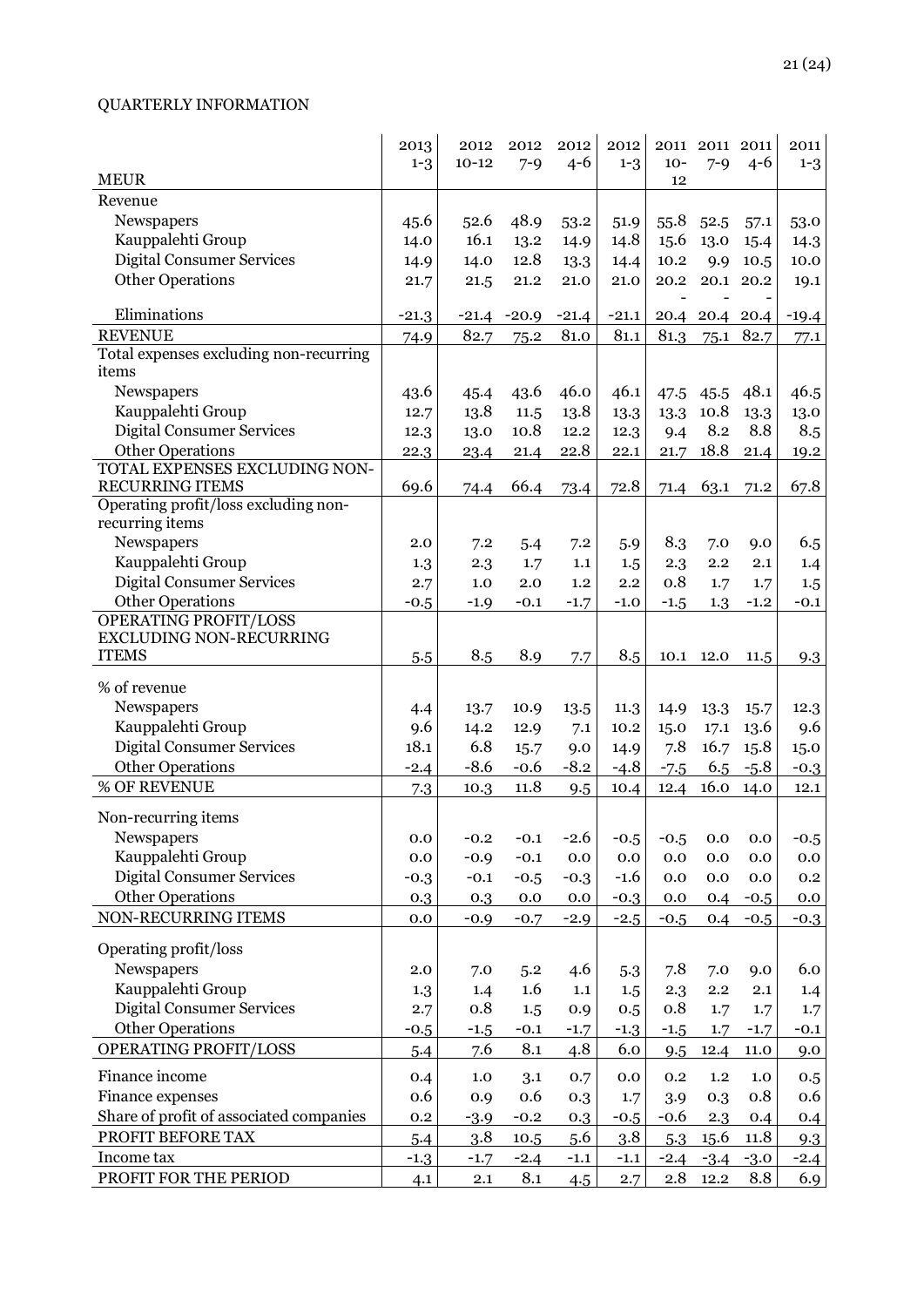# **Main accounting principles (IFRS)**

This interim report has been prepared according to IFRS standards (IAS 34). The interim report applies the same accounting principles and calculation methods as the annual accounts dated December 31, 2012. The interim report does not, however, contain all the information or notes to the accounts included in the annual financial statements. This report should therefore be read in conjunction with the company's financial statements for 2012. The accounting principles of the financial years 2012 and 2013 are comparable. The company has no discontinued operations to report in the 2012–2013 financial periods.

The key indicators are calculated using the same formulae as applied in the previous annual financial statements. The quarterly percentages of Return on Investment (ROI) and Return on Equity (ROE) have been annualised using the formula  $((1+quarterly return)4)-1$ . The figures in this interim report are independently rounded.

The Group has adopted the following new standards as of January 1, 2013:

IAS 1: Presentation of Financial Statements – Presentation of other comprehensive income, amended IAS 19: Employee Benefits, amended IAS 27: Consolidated and Separate Financial Statements, amended IAS 28: Investments in Associates and Joint Ventures, revised IAS 32: Financial Instruments: Presentation - Offsetting Financial Assets and Financial Liabilities, amended IFRS 7: Financial Instruments: Disclosures, amended IFRS 9: Financial Instruments, new standard IFRS 10: Consolidated Financial Statements, new standard IFRS 11: Joint Arrangements, new standard IFRS 12: Disclosure of Interests in Other Entities, new standard IFRS 13: Fair Value Measurement, new standard

The impact of the new standards presented above on the Group is marginal, with the exception of IAS 19 Employee Benefits as far as the standard is amended concerning the so-called corridor approach. The effect of the amended standard on Alma Media's consolidated financial statements is presented in the table below:

Funded pension obligations:

| (MEUR)                                                  | Old<br>standard | <b>New</b><br>standard | Change  |
|---------------------------------------------------------|-----------------|------------------------|---------|
| Pension assets Jan 1, 2012                              | 0.0             |                        |         |
| Pension liabilities Jan 1, 2012                         |                 | 0.5                    | 0.6     |
|                                                         |                 |                        |         |
| Pension assets Dec 31, 2012                             | 0.1             |                        |         |
| Pension liabilities Dec 31, 2012                        |                 | 0.6                    | 0.7     |
|                                                         |                 |                        |         |
| Change of pension liabilities for financial period 2012 | 0.1             | $-0.1$                 | $-0.2*$ |

*\* Impact on financial period 2012 presented in other comprehensive income items*

The figures on this interim report are unaudited.

# **Seasonality**

The Group recognises its content revenues from publishing activities as paid. Therefore, content revenues accrue in the income statement fairly evenly during the four quarters of the year. The bulk of newspaper subscription invoicing takes place at the beginning of the year and therefore the cash flow from operating activities is strongest in the first and second quarters. This also affects the company's balance sheet position in different quarters.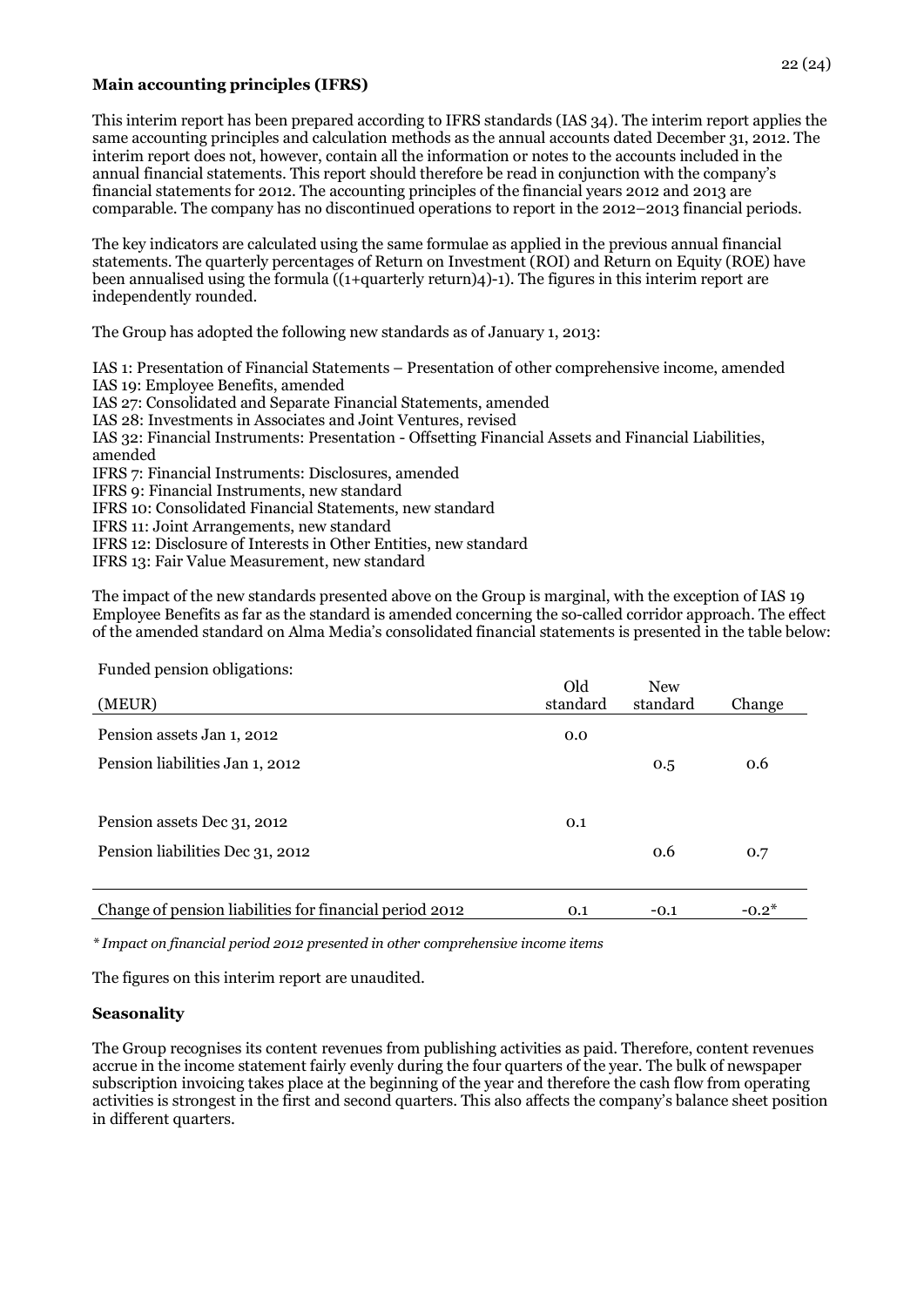#### **General statement**

This report contains certain statements that are estimates based on the management's best knowledge at the time they were made. For this reason they contain a certain amount of risk and uncertainty. The estimates may change in the event of significant changes in the general economic conditions.

#### **Next interim report**

Alma Media will publish its interim report for the second quarter of 2013 on Friday, July 19, 2013 at 9:00am (EEST).

ALMA MEDIA CORPORATION Board of Directors

#### REVENUE AND OPERATING PROFIT BY SEGMENT IN THE NEW SEGMENT STRUCTURE

#### **2012**

| REVENUE BY SEGMENT,<br><b>MEUR</b> | <b>New</b> | Former<br>structure structure Change |              |
|------------------------------------|------------|--------------------------------------|--------------|
| Newspapers                         |            |                                      |              |
| External                           | 203,4      | 203,4                                | $_{0,0}$     |
| Inter-segments                     | 3,2        | 3,2                                  | $_{0,0}$     |
| Newspapers total                   | 206,6      | 206,6                                | $_{0,0}$     |
| Kauppalehti Group                  |            |                                      |              |
| External                           | 58,2       | 56,1                                 | $_{2,1}$     |
| Inter-segments                     | 0,8        | 0,8                                  | $_{0,0}$     |
| Kauppalehti Group total            | 59,0       | 56,9                                 | 2,1          |
| Digital consumer services          |            |                                      |              |
| External                           | 52,2       | 54,3                                 | $^{-2,1}$    |
| Inter-segments                     | 2,3        | 2,2                                  | $_{0,0}$     |
| Digital consumer services total    | 54,5       | 56,5                                 | $-2,1$       |
| Other operations                   |            |                                      |              |
| External                           | 6,3        | 6,3                                  | $_{0,0}$     |
| Inter-segments                     | 78,5       | 78,5                                 | $_{0,0}$     |
| Other operations total             | 84,8       | 84,8                                 | $_{0,0}$     |
| Elimination                        | $-84,8$    | $-84,7$                              | $_{\rm 0,0}$ |
| Total                              | 320,1      | 320,1                                | $_{0,0}$     |

| OPERATING PROFIT/LOSS BY SEGMENT *), | <b>New</b> | Former                     |          |
|--------------------------------------|------------|----------------------------|----------|
| <b>MEUR</b>                          |            | structure structure Change |          |
| Newspapers                           | 22,1       | 22,1                       | 0,0      |
| Kauppalehti Group                    | 5,5        | 4,6                        | 0,9      |
| Digital consumer services            | 3,8        | 4,7                        | $-0,9$   |
| Other operations                     | $-4,7$     | $-4,7$                     | $_{0,0}$ |
| Total                                | 26,5       | 26,5                       | 0,0      |

*\*) including non-recurring items*